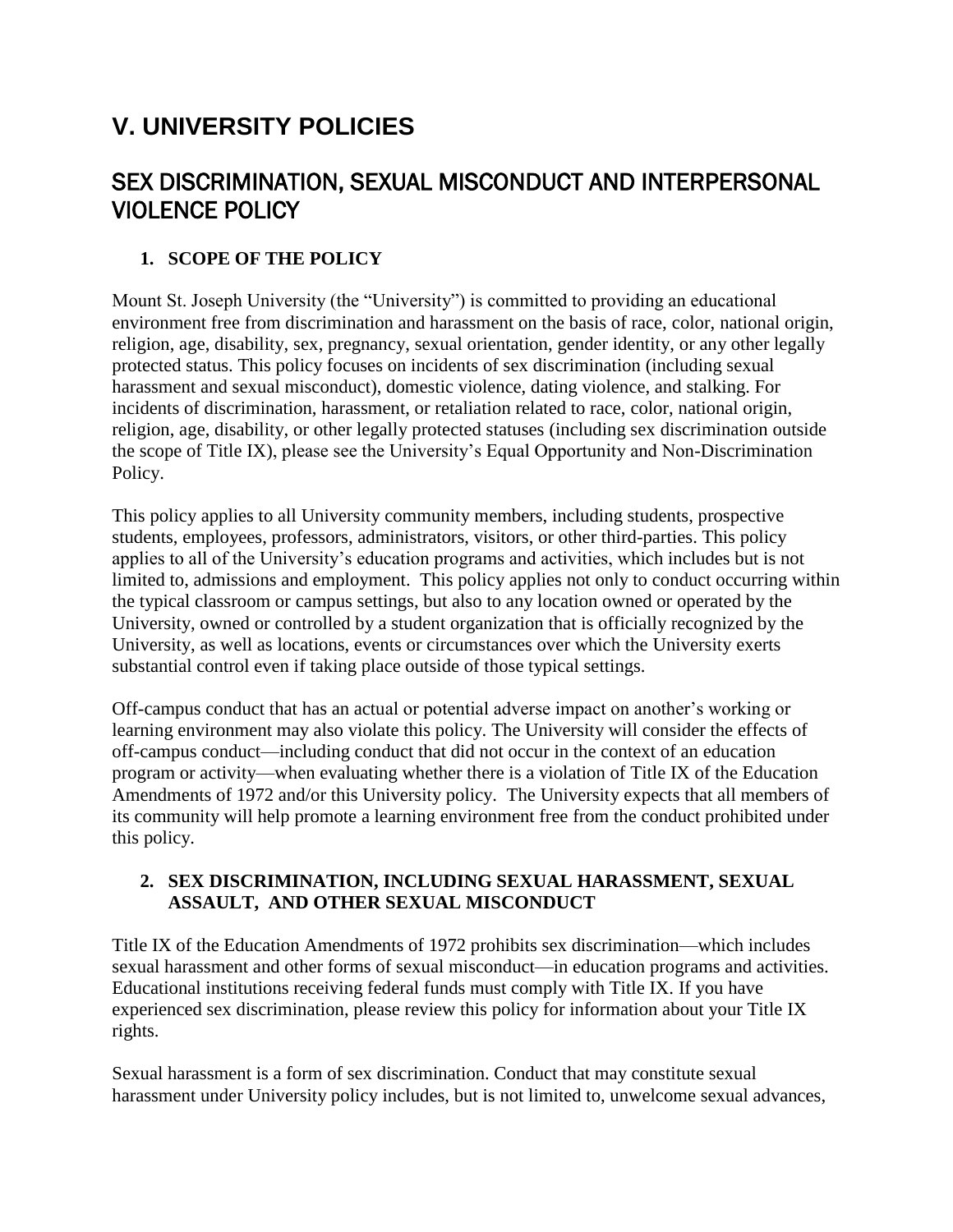requests for sexual favors and other unwanted and offensive verbal, electronic, or physical conduct based on sex or of a sexual nature. It also includes acts of sexual misconduct, such as sexual assault (both nonconsensual intercourse and non-consensual sexual contact), sexual exploitation, and indecent exposure.

Under the 2020 amendment to the Title IX regulations, sexual harassment is defined as:

- (1) A University employee conditioning the provision of an aid, benefit, or service on an individual's participation in unwelcome sexual conduct;
- (2) Unwelcome conduct determined by a reasonable person to be so severe, pervasive, and objectively offensive that it effectively denies a person equal access to the University's education program or activity; or
- (3) Sexual assault, dating violence, domestic violence, or stalking, as defined below.

This definition of sexual harassment and the procedure set forth in this policy applies to situations arising within the scope of Title IX. Situations that involve sexual discrimination, harassment or retaliation that falls outside of the scope of Title IX may be addressed under the processes set forth in the University's Equal Opportunity and Nondiscrimination Policy, the Student Disciplinary Proceedings Policy, or other applicable policy, as deemed appropriate by the University.

# **2. INTERPERSONAL VIOLENCE, INCLUDING DOMESTIC VIOLENCE, DATING VIOLENCE AND STALKING**

Incidents of sexual harassment, sexual assault and/or other sexual misconduct sometimes also involve acts of interpersonal violence including but not limited to sexual assault, domestic violence, dating violence, and stalking as defined in this policy. The University prohibits interpersonal violence such as domestic violence, dating violence, and stalking, regardless of whether it is related to conduct of a sexual nature. If you have experienced interpersonal violence including, but not necessarily limited to, domestic violence, dating violence, and stalking, please review this policy for more information.

# **3. ANTI-RETALIATION**

The University will not tolerate any form of retaliation taken against anyone who reports or makes a formal complaint of conduct prohibited by this policy or anyone who cooperates in the investigation of a complaint of conduct prohibited by this policy. Any such prohibited retaliation will be considered a separate violation of this policy and will be subject to the complaint resolution and disciplinary procedures set forth below.

# **4. OTHER MISCONDUCT**

Inappropriate or unprofessional remarks or other conduct may be reason for intervention and/or discipline even if such misconduct does not ultimately constitute or rise to the level of unlawful sexual harassment, sexual assault, domestic violence, dating violence, or stalking, as those terms are defined in this policy and/or by applicable law. In addition, if any student or employee is found through proceedings brought pursuant to this policy to have engaged in misconduct in violation of another University policy or standard of conduct, the student or employee will be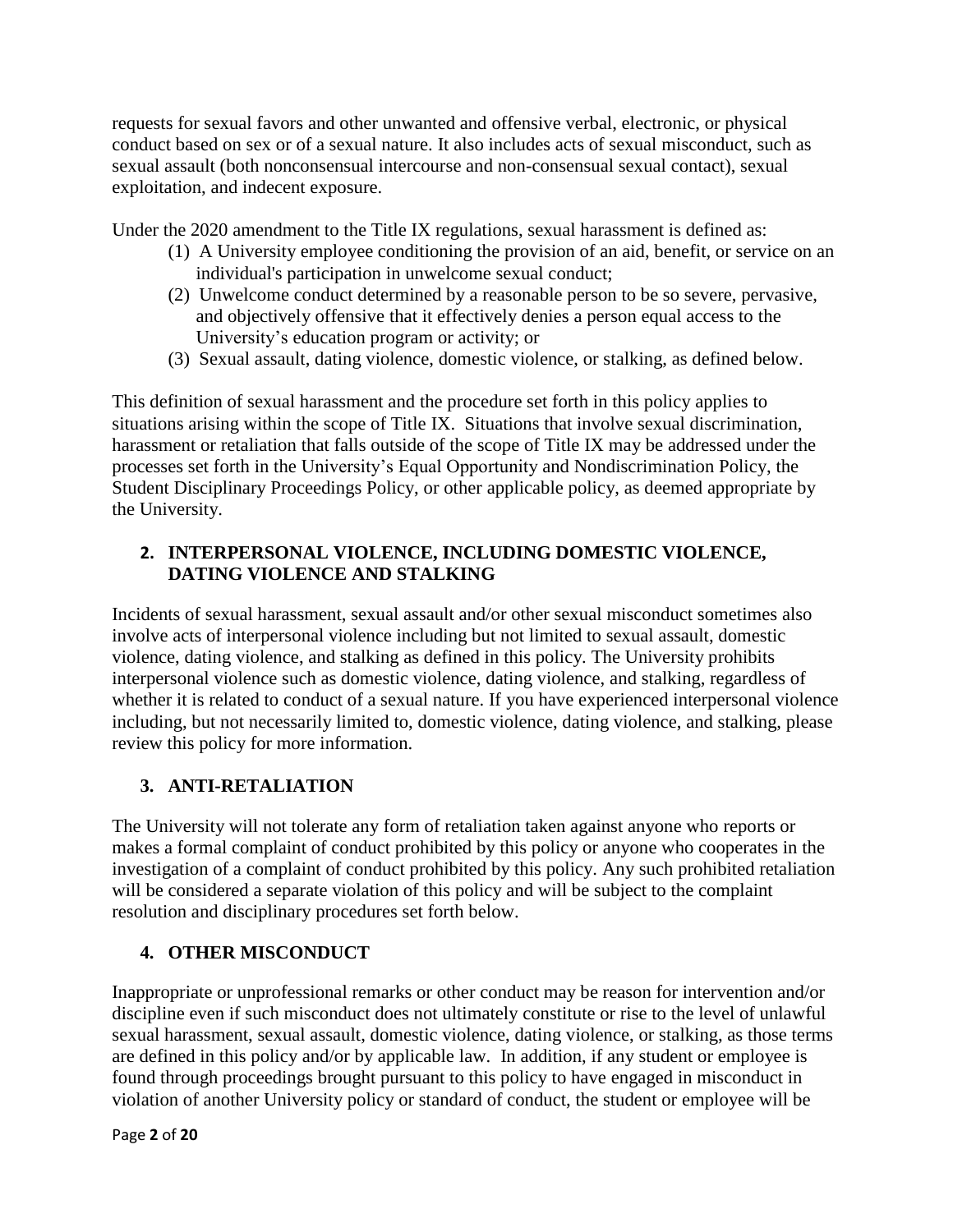subject to disciplinary action pursuant to policy or standard that was violated even if no violation of this policy is found.

# **5. TITLE IX COORDINATOR**

The University has designated Dr. Rayshawn Eastman as its Title IX Coordinator. Dr. Eastman can be contacted at 513-244-4467, [rayshawn.eastman@msj.edu,](mailto:rayshawn.eastman@msj.edu) 5701 Delhi Road, Cincinnati, OH 45233-1672, Seton 150. The Title IX Coordinator is the individual responsible for responding to inquiries, addressing complaints, coordinating informal resolutions, formal investigations and adjudications, and coordinating compliance with the University's responsibilities under Title IX of the Education Amendments of 1972.

Inquiries, issues, reports, or formal complaints relating to sex discrimination, sexual misconduct, interpersonal violence or retaliation should be directed to the Title IX Coordinator. Inquiries regarding application of Title IX to the University may also be directed to the Assistant Secretary for Civil Rights at the United States Department of Education. Information regarding key staff at the U.S. Department of Education's Office for Civil Rights may be found here: [https://www2.ed.gov/about/offices/list/ocr/contactus2.html.](https://www2.ed.gov/about/offices/list/ocr/contactus2.html)

# **6. DEFINITIONS**

## **Sexual Harassment**

The definition of sexual harassment that will be applied in the context of allegations arising within the scope of this Title IX policy is set forth above.

Outside the context of Title IX, prohibited sexual harassment includes, but is not limited to, unwelcome sexual advances, requests for sexual favors and other unwanted and offensive verbal, electronic, or physical conduct based on sex or of a sexual nature when:

- such conduct has the purpose or effect of unreasonably interfering with an individual's work or academic performance or creating an intimidating, hostile, or offensive working or academic environment; or
- submission to such conduct is made either explicitly or implicitly a term or condition of an individual's employment or academic achievement or advancement; or
- submission to or rejection of such conduct by an individual is used as the basis for employment or academic decisions affecting such individuals.

In addition, the University reserves the right to address conduct that could lead to sexual harassment before it rises to the level of unlawful conduct in accordance with this and other University policies and procedures.

## **Sexual Assault**

Sexual assault includes an offense classified as a forcible or non-forcible sex offense under the uniform crime reporting system of the Federal Bureau of Investigation. This form of sexual misconduct generally includes any sexual act directed against another person, without the consent of the victim, including instances where the victim is incapable of giving consent. For further clarity, sexual assault includes, but is not necessarily limited to: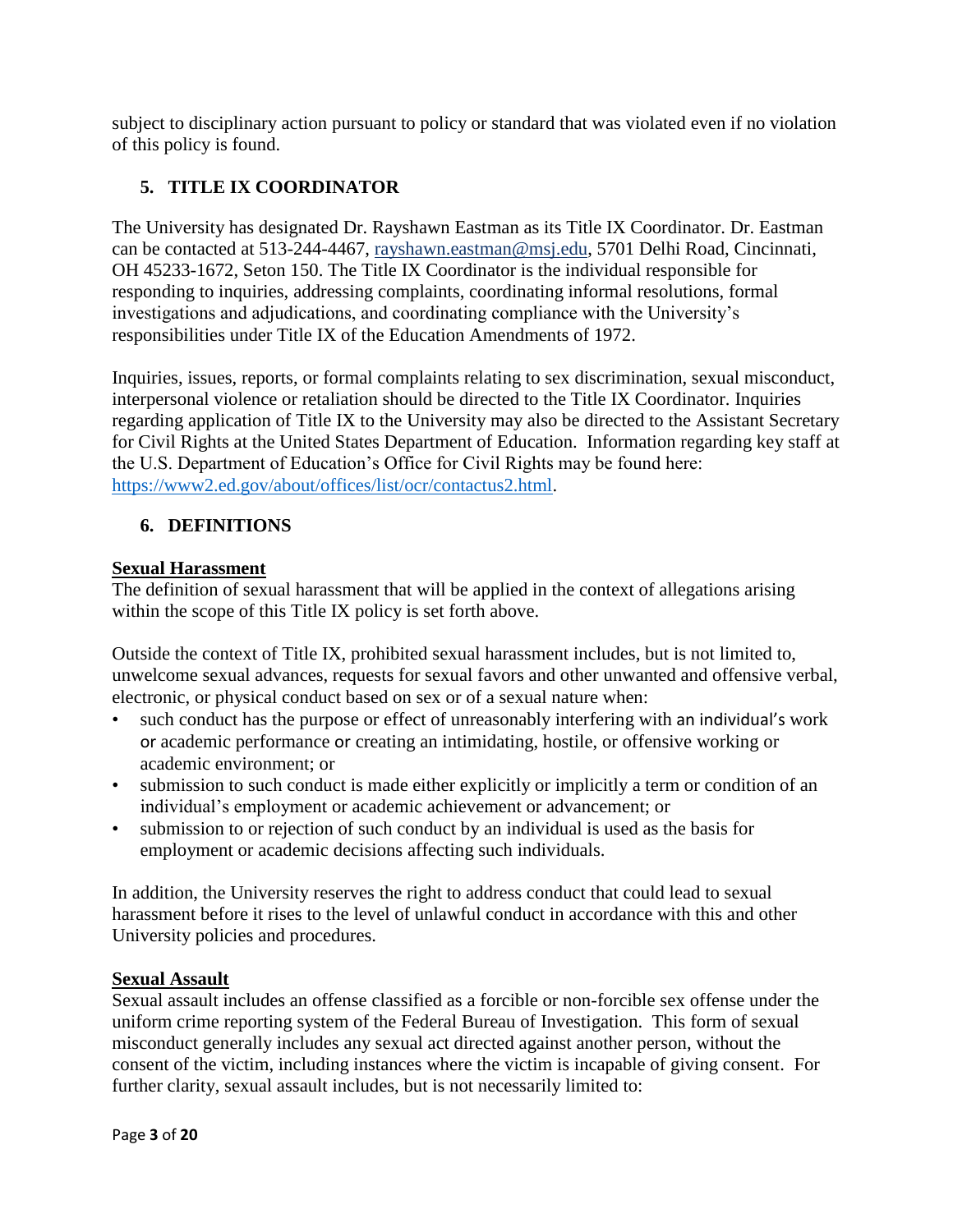- penetration (including attempts), no matter how slight, of the vagina or anus with any body part or object, or oral penetration (including attempts) by a sex organ of another person, without the consent of the victim;
- oral or anal sexual intercourse with another person, forcibly and/or against that person's will or not forcibly against that person's will where the victim is incapable of giving consent;
- the use of an object or instrument to unlawfully penetrate, however slightly, the genital or anal opening of the body of another person, forcibly and/or against that person's will or not forcibly against the person's will where the victim is incapable of giving consent;
- the touching of the private body parts of another person for the purpose of sexual gratification, without the consent of the victim;
- non-forcible sexual intercourse between persons who are related to each other within the degrees wherein marriage is prohibited by law.

# **Domestic Violence**

Domestic violence includes conduct that would meet the definition of felony or misdemeanor crimes of violence committed by a current or former spouse or intimate partner of the victim, by a person with whom the victim shares a child in common, by a person who is cohabitating with or has cohabitated with the victim as a spouse or intimate partner, by a person similarly situated to a spouse of the victim under the domestic or family violence laws of the jurisdiction where the conduct takes place, or by any other person against an adult or youth victim who is protected from that person's acts under the domestic or family violence laws of the jurisdiction where the conduct takes place.

Under Ohio Revised Code § 2919.25, domestic violence is defined and prohibited as follows:

- a. No person shall knowingly cause or attempt to cause physical harm to a family or household member.
- b. No person shall recklessly cause serious physical harm to a family or household member.
- c. No person, by threat of force, shall knowingly cause a family or household member to believe that the offender will cause imminent physical harm to the family or household member.

The complete text of Ohio Revised Code §2919.25 is found at *http://codes.ohio.gov/orc/2919.25*.

An individual need not be charged with or convicted of a criminal offense to be found responsible for domestic violence pursuant to this policy.

## **Dating Violence**

Dating violence means violence committed by a person who is or has been in a social relationship of a romantic or intimate nature with the victim and; where the existence of the relationship shall be determined based on a consideration of the following factors:

- the length of the relationship;
- the type of relationship; and
- the frequency of interaction between the persons involved in the relationship.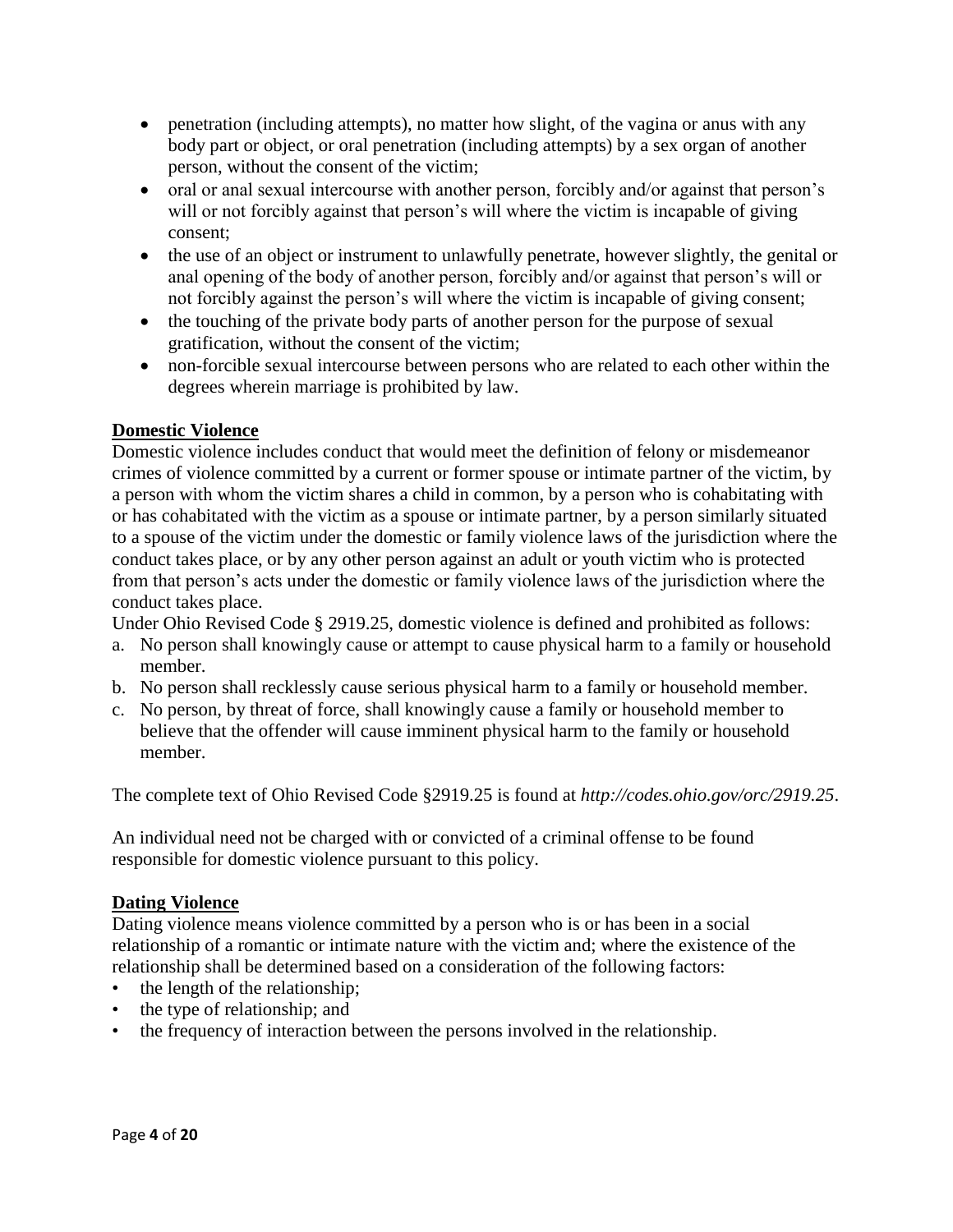## **Stalking**

Stalking means engaging in a course of conduct directed at a specific person that would cause a reasonable person to fear for his or her safety or the safety of others; or suffer substantial emotional distress. Course of conduct means two or more acts, including, but not limited to, acts in which the stalker directly, indirectly, or through third parties, by any action, method, device, or means, follows, monitors, observes, surveils, threatens, or communicates to or about a person, or interferes with a person's property. Substantial emotional distress means significant mental suffering or anguish that may, but does not necessarily require medical or other professional treatment or counseling.

Under Ohio Revised Code §2903.211*,* menacing by stalking is defined and prohibited as follows*:*

(A)(1) No person by engaging in a pattern of conduct shall knowingly cause another person to believe that the offender will cause physical harm to the other person or cause mental distress to the other person. In addition to any other basis for the other person's belief that the offender will cause physical harm to the other person or the other person's mental distress, the other person's belief or mental distress may be based on words or conduct of the offender that are directed at or identify a corporation, association, or other organization that employs the other person or to which the other person belongs.

(A)(2) No person, through the use of any electronic method of remotely transferring information, including, but not limited to, any computer, computer network, computer program, or computer system, shall post a message with purpose to urge or incite another to commit a violation of division  $(A)(1)$  of this section.

(A)(3) No person, with a sexual motivation, shall violate division (A) (1) or (2) of this section. The full text of Ohio Revised Code §2903.211 is found at *http://codes.ohio.gov/orc/2903.211*. An individual need not be charged with or convicted of a criminal offense to be found responsible for stalking pursuant to this policy.

## **Consent**

Consent is permission that is clear, knowing, voluntary, and expressed prior to engaging in and during an act. Consent is active, not passive. Consent requires words and/or actions that demonstrate a voluntary agreement to engage in mutually agreed-upon sexual activity.

• **Both partners must clearly communicate their willingness and permission through mutually understandable words and/or actions**. Consent is a "yes" through words and/or actions, not the absence of the word "no." Failure to resist sexual advances, silence, and/or prior dating or sexual relationship does not constitute consent. Both partners have the right to revoke their consent at any time during the sexual activity by communicating (verbally or non- verbally) their desire to stop the activity. Consent to one form of sexual contact does not constitute consent to any other form of sexual contact, nor does consent to sexual contact with one person constitute consent to sexual contact with any other person. Additionally, consent to sexual contact on one occasion is not consent to engage in sexual contact on another occasion. There is no requirement that an individual verbally or physically resists unwelcome sexual contact for there to be a violation of this policy.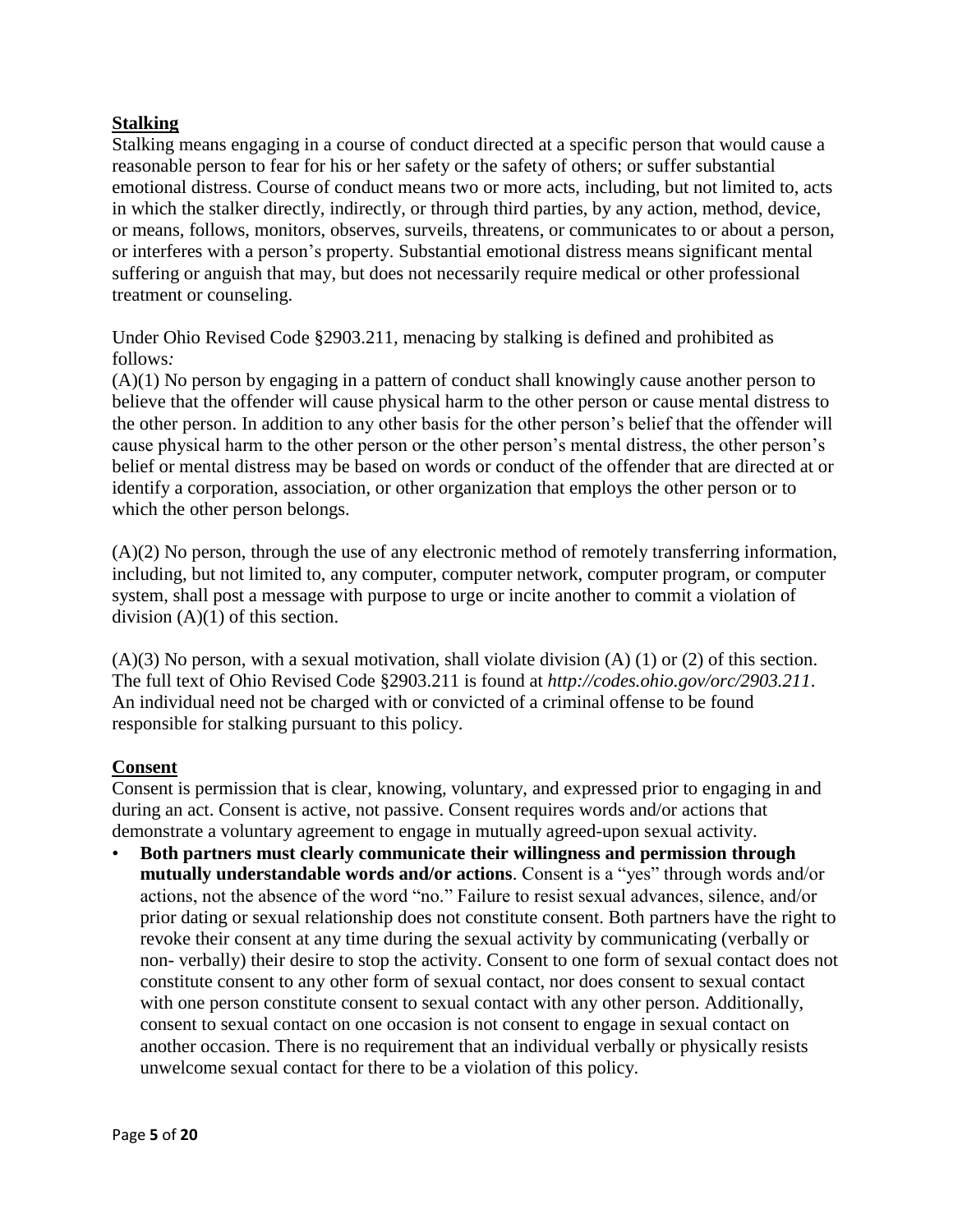- **Both partners need to be fully conscious and aware of their actions**. A person is unable to give consent if they are asleep, drugged, intoxicated, unconscious, a minor, mentally or physically impaired, or mentally or physically incapacitated. Signs that a person is intoxicated, incapacitated, or otherwise unable to give consent include, but are not limited to, slurred speech, loss of coordination, passing out, vomiting, and a visual or verbalized feeling of nausea.
- **Both partners must be equally free to act**. The decision to be sexually intimate must be made without coercion or force. Coercion or force includes conduct, intimidation, or express or implied threats of physical or emotional harm that would reasonably place an individual in fear of actual, immediate, or future harm and that is used to persuade or compel someone to engage in sexual conduct.

# **Complainant**

A complainant is an individual who is alleged to be the victim of conduct that could constitute a violation of this policy.

# **Respondent**

A respondent is an individual who has been reported to be the perpetrator of conduct that could constitute a violation of this policy.

# **7. REPORTING**

## **Reporting vs. Filing a Formal Complaint**

The University encourages any student or employee who has experienced any conduct prohibited by this policy to report such conduct immediately and in accordance with the procedures detailed below. Any student who has witnessed or become aware of any conduct prohibited by this policy should report such conduct immediately and in accordance with the procedures detailed below. Employees who become aware of an alleged violation of this policy are required to report such conduct immediately to the Title IX Coordinator, unless there is a legal privilege of confidentiality.

While the University strongly encourages everyone to report incidents of conduct prohibited by this policy, it recognizes an alleged victim's right to decline such reporting or the filing of a formal complaint. Nonetheless, if the University is made aware of an allegation of conduct that is prohibited by this policy, the University may have an obligation to investigate and/or take action in response to that conduct, with or without the cooperation of the alleged victim.

Upon receipt of a report to the University, the Title IX Coordinator will discuss availability of supportive measures with the alleged victim as well as explain the process for filing a formal complaint. The complainant will be provided with a copy of this policy and/or other written statement of their rights, reporting options and resources. (A copy of the University's ["Title IX: Rights, Reporting](https://mymount.msj.edu/ICS/icsfs/Title_IX_Pamphlet.pdf?target=9d48912f-ff83-482e-9ff5-32b6913e45fc)  [and Resources"](https://mymount.msj.edu/ICS/icsfs/Title_IX_Pamphlet.pdf?target=9d48912f-ff83-482e-9ff5-32b6913e45fc) informational pamphlet is available on the University's website and can be located by searching "Title IX".)

Making a report to the University is different from filing a formal complaint. Making a report to the University will not, by itself, trigger the University's investigation and/or formal complaint resolution processes. Only the filing of a formal complaint will trigger the University's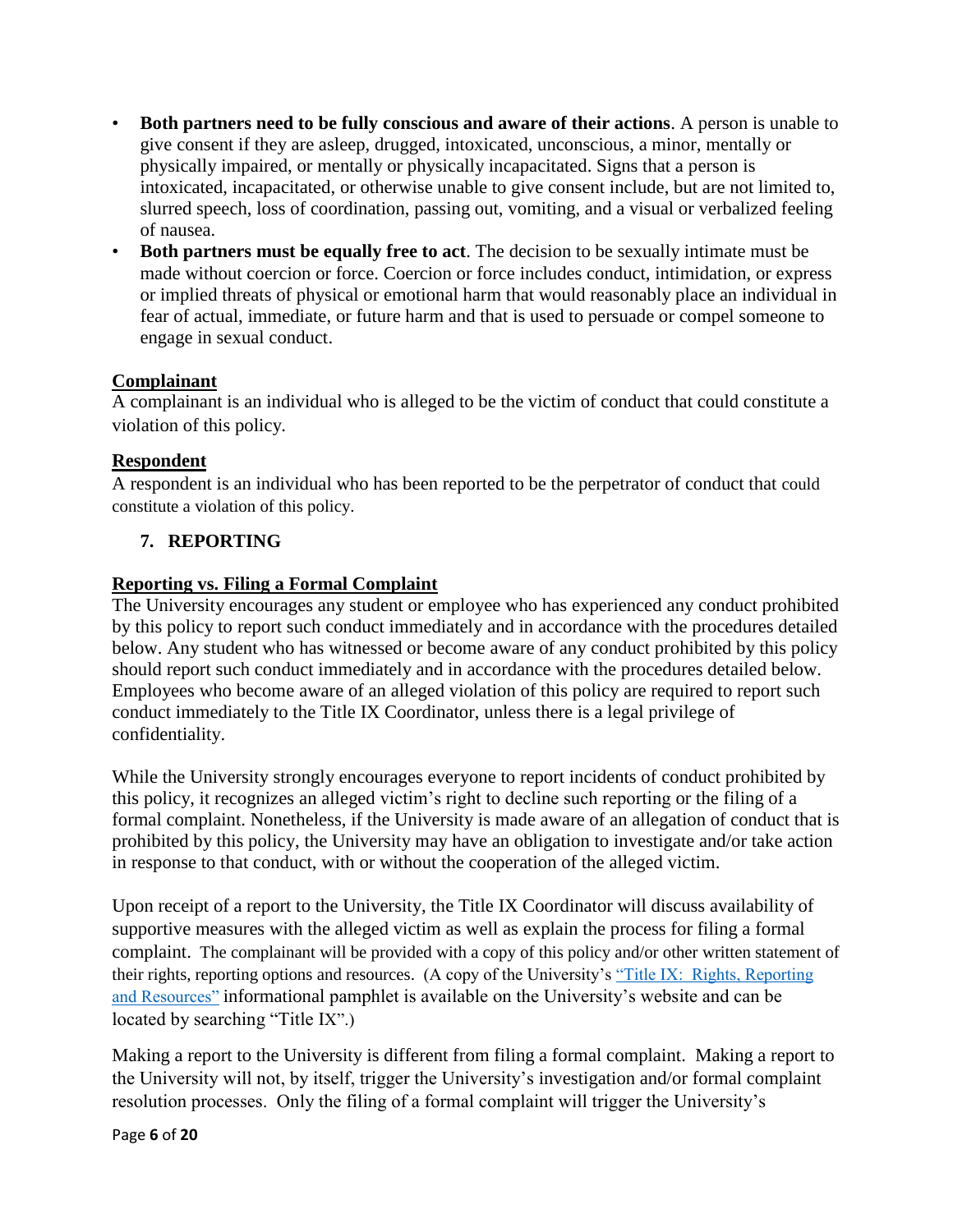investigation and formal complaint resolution processes. The University will take disciplinary action against a respondent only if there is an adjudication of responsibility as a result of the formal complaint resolution process (or after an agreed resolution has been reached).

Please note that a report which does not identify the alleged victim may hinder or prevent the University's ability to take further steps in response to the report, including, but not limited to, providing the alleged victim (or respondent) with supportive measures.

Crimes (or any conduct prohibited by this policy which a student may believe is a crime) in progress should be reported immediately to the MSJ Police Department at 513-244-4226 or dial 0 from any campus phone.

# **Reporting Sex Discrimination (Including Sexual Misconduct), Interpersonal Violence, or Retaliation**<sup>i</sup>

Any student or employee who has been the victim of, witnessed, or become aware of sex discrimination, sexual harassment, sexual assault, interpersonal violence, or retaliation should report such conduct to the following offices:

- Criminal Report
	- MSJ Police Department, 513-244-4226 or dial 0 from any campus phone; additional information regarding reporting emergencies can be found on the MSJ Police Department Webpage
- Institutional Report
	- Dr. Rayshawn Eastman, Title IX Coordinator, 513-244-4467, [rayshawn.eastman@msj.edu,](mailto:rayshawn.eastman@msj.edu) or submit a report using the Title IX Reporting form available on the University's website or by searching the site for "report an incident" or "Title IX").

A student or employee may pursue either or both the University's resolution process and the criminal/law enforcement process.

## **Anonymous Reporting**

Reports of violations of this policy can be made anonymously by calling or texting 513-244- TIPS or emailing 244TIPS@msj.edu. These anonymous reporting options are available 24 hours a day/365 days a year.

Please note that these anonymous reporting options are not intended for any immediate safety or emergency situations. All immediate safety or emergency situations should be reported immediately to the MSJ Police Department at 513-244-4226 or dialing 0 from any campus phone.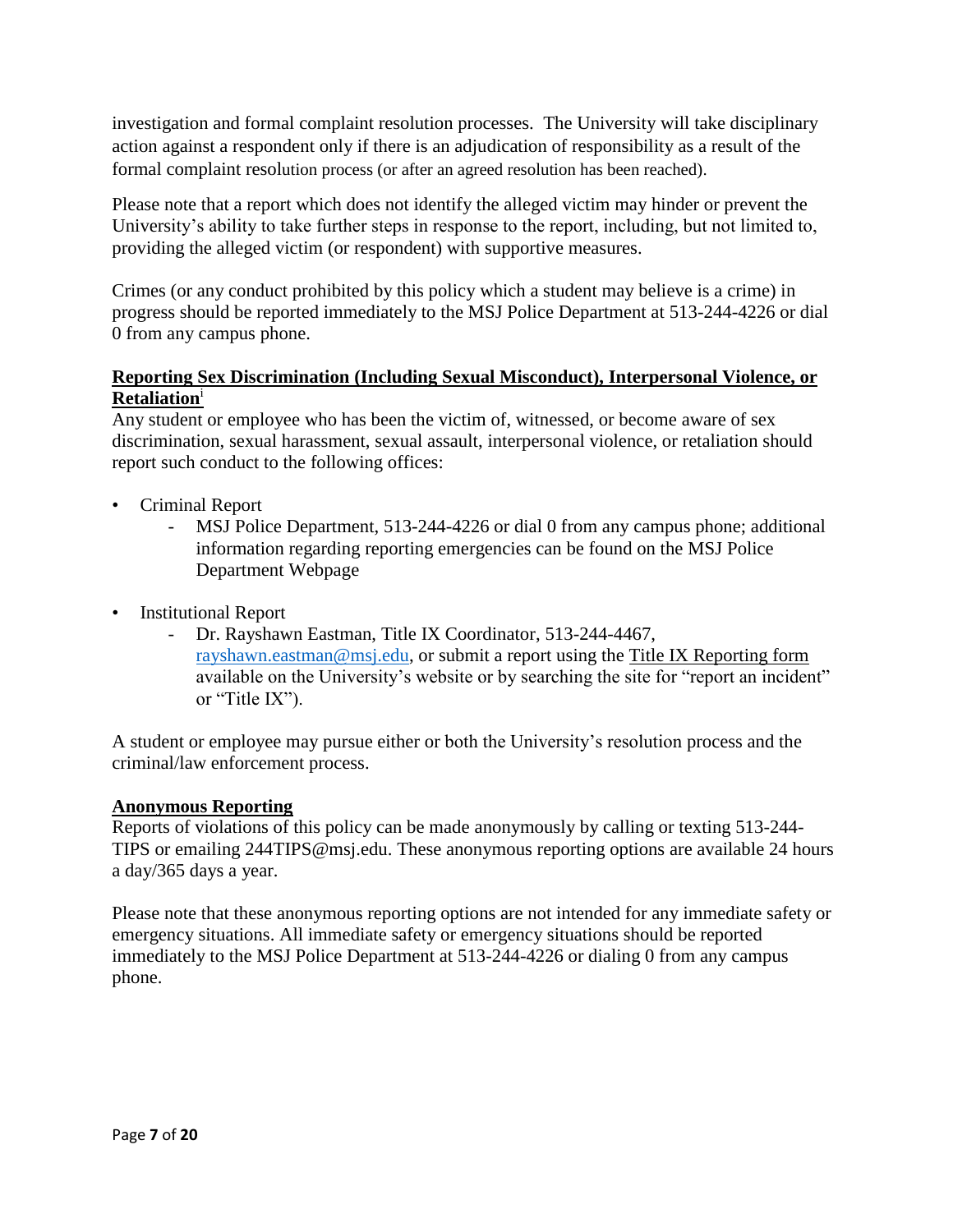# **Campus Security Authorities**

Reports of any type of sex discrimination, sexual harassment, sexual assault, interpersonal violence or retaliation can also be made to any of the University's designated Campus Security Authorities (CSAs). The University's designated CSAs includes:

- MSJ Police Department, 513-244-4226 or dial 0 from any campus phone; additional information regarding reporting emergencies can be found on the MSJ Police [Website.](https://www.msj.edu/student-life/public-safety-campus-police/index.html)
- Title IX Coordinator and Chief Diversity and Inclusion Officer, Dr. Rayshawn Eastman, Seton Center, 513-244-4467
- Wellness Center-Counseling and Health Services, Wellness Suite, Harrington Center, 513- 244-4949
- Vice President Compliance, Risk, Legal Affairs/General Counsel, Paige Ellerman, Administration Building, 513-244-4393
- Dean of Students, Janet Cox, Office of Student Affairs, 513-244-4466
- Director of Human Resources, Lisa Kobman, Office of Human Resources, 513-244-4979
- Director of Residence Life, Rhayshaun Isreal, 1<sup>st</sup> Floor Seton Center, 513-244-4465
- Resident Assistants Reports from RAs will be forwarded to the MSJ Police Department through the Office of Residence Life
- Director of Mission Integration, Sister Karen Elliott, C.PP.S., D.Min., Office of Mission & Ministry, 513-244-4844
- Assistant Director of Mission Integration, Michelle Arnold, Office of Mission & Ministry, 513-244-4866
- Associate Director of Human Resources, Kayla Erhart, Office of Human Resources, 513-244- 4854
- Assistant Dean for Student Engagement and Leadership, Sophie Stewart, Harrington Center, 513-244-4627
- Athletic Director, Melanee Wagener, Sports Complex, 513-244-8585
- Associate Athletic Director, Joe Sparhawk, Sports Complex, 513-244-4876
- Athletic Coaches for all University collegiate sports, Sports Complex, 513-244-8585

More information about the responsibilities of CSAs is contained in the next section of this policy.

## **Confidentiality and Support**

The University may, to the extent permitted by law, honor a request by a complainant that no investigation be pursued. Confidentiality requests should be made directly to the Title IX Coordinator, Dr. Rayshawn Eastman, 513-244-4467, [rayshawn.eastman@msj.edu.](mailto:rayshawn.eastman@msj.edu)

If a complainant requests that the University not reveal the complainant's name to the respondent and/or declines to file a formal complaint, this may limit the University's ability to respond fully to the incident, including pursuing disciplinary action against the respondent. However, in order to ensure a safe and nondiscriminatory environment for all students or if required to report the incident by law, the University may not be able to honor a request for confidentiality. Regarding its obligation to ensure a safe and nondiscriminatory environment, a complainant's request for confidentiality will be determined after considering factors such as the seriousness of the alleged incident, the ages of the individuals involved, other complaints that may have been filed against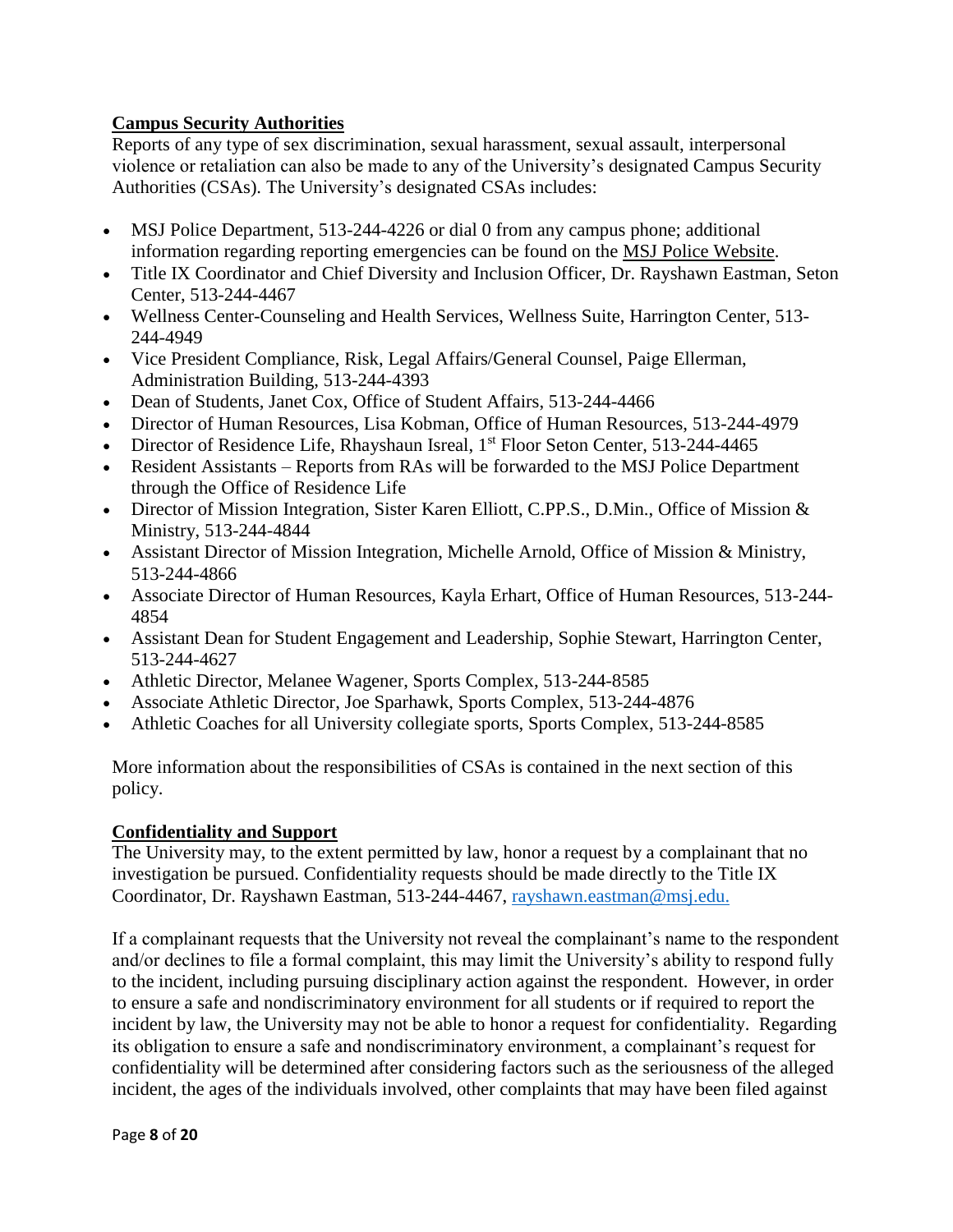a respondent, and a respondent's legal right to receive information maintained by the University as an education record.

Additionally, the University has a duty to complete certain publicly available recordkeeping, including reporting and disclosing information about certain crimes pursuant to a federal law known as the Jeanne Clery Disclosure of Campus Security Policy and Campus Crime Statistics Act (the "Clery Act"). The University is also obligated to issue timely warnings of crimes enumerated in the Clery Act occurring within relevant geography that represent a serious or continuing threat to students and employees, except in those circumstances where issuing such a warning may compromise current law enforcement efforts or when the warning itself could potentially identify the reporting individual. Duties under the Clery Act will not require the University to report or disclose a complainant's personally identifying information.

Further, there may be situations where disclosing information about a complainant (or respondent) is necessary to provide a safe and non-discriminatory environment and/or to provide any supportive measures. The Title IX Coordinator will determine what information about an individual needs to be disclosed and to whom this information will be disclosed. Unless extenuating circumstances exist, the individual will be informed before sharing personally identifying information that the University believes is necessary to provide a safe and nondiscriminatory environment and/or to provide any supportive measures.

If a student or employee tells a CSA about a criminal incident that was not reported to the MSJ Police Department, the CSA is required to report the information to MSJ Police Department. CSAs are also required to report the incident to the Title IX coordinator, who will contact the alleged victim to discuss the availability of supportive measures, the process for filing a formal complaint, and confidentiality considerations and who will provide a copy of this policy and/or other written statement of the individual's rights, reporting options and resources, as set forth above. The only exception is Wellness Center professional personnel who may serve as confidential reporting resources under limited circumstances, as discussed below.

Students may seek support from the University's Wellness Center. For more information please use the following link to the [MSJ Wellness Center](https://www.msj.edu/student-life/wellness-health-resources/index.html) on the University's website (or search the site for "Wellness Center"). Counselors and/or licensed health care professionals such as nurses and physicians are available to students through the Wellness Center. These trained professionals can provide students with counseling, information, and support in a confidential setting. Information shared by a student with a confidential resource at the University Wellness Center will not be disclosed to anyone else, including the University, except under limited circumstances. Incidents reported to a confidential resource will not be included in the University's annual crime statistics. These confidential resources available at the Wellness Center will not share information about a student (including whether that individual has received services) without the student's express permission, unless there is a continuing threat of serious harm to the individual patient/client or to others or there is a legal obligation to reveal such information. The University's Wellness Center support service providers are also available to help a student make a report to the University.

For employees, support from healthcare professionals may be available through the TriHealth Employee Assistance Program (EAP). The EAP is a benefit provided to all full-time and pro rata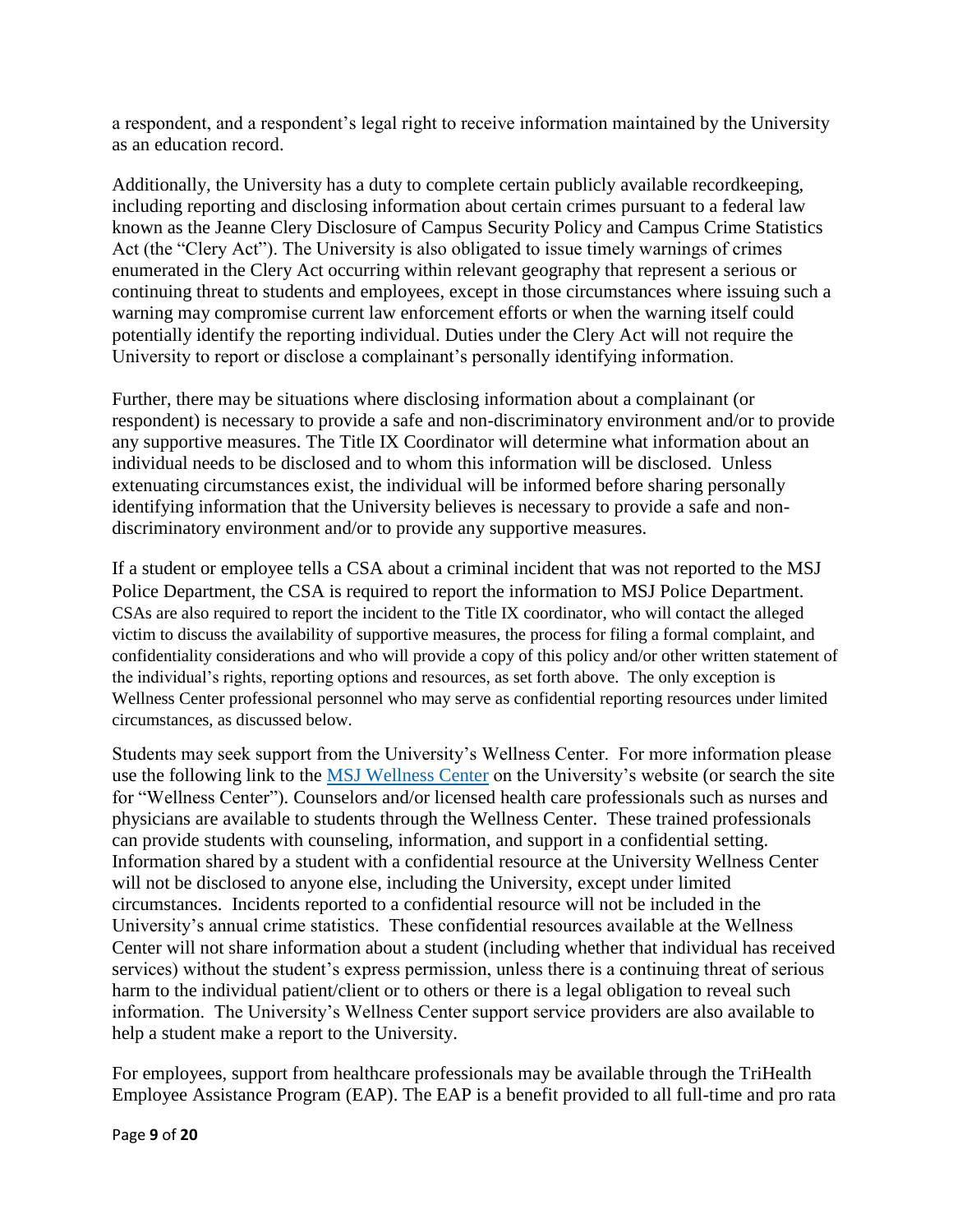faculty and full-time, pro rata, and benefit-eligible part-time staff and members of their immediate households. The EAP may provide employees with assessment, short-term counseling, referral and follow up services. All EAP services are offered to eligible faculty, staff and household members free of charge. The TriHealth EAP can be contacted at 513-891-1627, at 1-800-642-9794, or at *www.TriHealthEAP.com*. Information shared by an employee with a confidential resource through the EAP will not be disclosed to anyone else, including the University, except under limited circumstances. Incidents reported to a confidential resource through the EAP will not be included in the University's annual crime statistics. These confidential resources available through the EAP will not share information about an employee (including whether that individual has received services) without the employee's express permission, unless there is a continuing threat of serious harm to the individual patient/client or to others or there is a legal obligation to reveal such information.

An alleged victim is encouraged to make a report even if the alleged victim is not seeking disciplinary action against the respondent. The University will make every effort to respect a complainant's autonomy in determining how to proceed. Supportive measures and resources are always available to an alleged victim regardless of the chosen course of action. Receiving a report of an incident permits the University to keep records of reported incidents and determine the appropriate response and the potential need to alert the University community to potential danger. Reported incidents will also be included in the University's annual crime statistics as required.

#### **Supportive Measures**

As appropriate, the Title IX Coordinator will provide supportive measures to the complainant and the respondent. Supportive measures include non-disciplinary, non-punitive individualized services offered as appropriate, as reasonably available, and without fee or charge to the complainant or the respondent before or after the filing of a formal complaint or where no formal complaint has been filed. Such measures are designed to restore or preserve equal access to the University's education program or activity without unreasonably burdening the other party, including measures designed to protect the safety of all parties or the University's educational environment, or deter conduct in violation of this policy.

Supportive measures may include but are not limited to counseling, extensions of deadlines or other course-related adjustments, modifications of work or class schedules, campus escort services, mutual restrictions on contact between the parties, changes in work or housing locations, leaves of absence, increased security and monitoring of certain areas of the campus, and other similar measures.

The Title IX Coordinator will be responsible for coordinating effective implementation of supportive measures. Individuals requesting additional supportive measures or experiencing difficulty with supportive measures that have been approved should immediately contact the Title IX Coordinator. Supportive measures will be available to a complainant regardless of whether the complainant chooses to file a formal complaint or proceed with an investigation and/or hearing. Supportive measures will also be available to respondents. The University will maintain as confidential any supportive measures provided to a complainant or respondent, to the extent that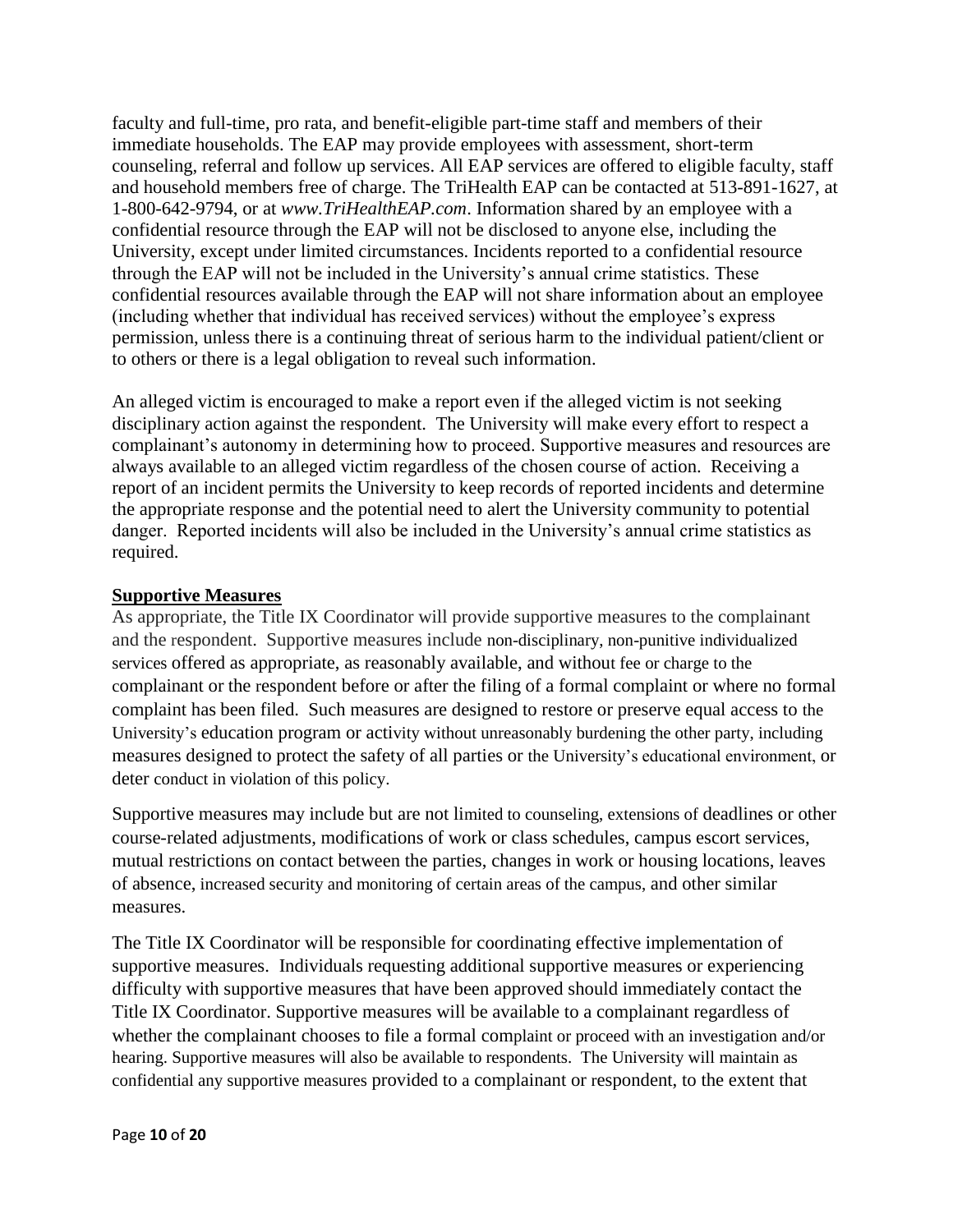maintaining confidentiality would not impair the ability of the University to provide the supportive measures.

An individual may also consider seeking a protection or restraining order through a court of law. A protection or restraining order is a temporary order intended to help provide safety and protection from other individuals. If you have a protection or restraining order against someone and that person violates the order in any way, law enforcement may be able to arrest that person and charge that person with a violation of the order. If needed and to the extent possible, the University will provide assistance in obtaining a protection order. To the extent possible, any such protective measures will be confidential. P**lease contact the Title IX Coordinator for more information about these protective measures, including obtaining contact information for law enforcement agencies and/or the prosecutor's office.**

#### **Other Available Resources**

Any complainant and respondent will be notified upon request regarding medical, counseling, victim advocacy support, respondent advisor support, legal assistance, visa and immigration assistance, student financial aid assistance, and pastoral resources available through the University or through external referral sources.

## **Good Samaritan/Amnesty Policy**

The University values a safe environment conducive to learning and is committed to ensuring the safety and well-being of each student and employee. The University is also committed to providing guidance so that all members of the University community develop a responsible approach to social challenges, including whether to use alcohol, how to do so in moderation, and how to comply with local, state, and federal laws governing alcohol consumption.

Additionally, the University encourages reporting of conduct prohibited by this policy and seeks to remove any barriers to making a report. The University recognizes that an individual who has been drinking alcohol or using drugs at the time of an incident may be hesitant to make a report and/or file a formal complaint because of potential consequences for the individual's own conduct. An individual that reports conduct prohibited by this policy, either on the individual's own behalf or as a witness, will not be subject to disciplinary action by the University for the individual's own personal consumption of alcohol or drugs at or near the time of the incident, provided that any such violation did not and does not place the health or safety of any other person at risk.

## **Emergency Removal and Administrative Leave**

The University may remove a respondent from the University's education programs and activities on an emergency basis where, after undertaking an individualized safety and risk analysis, the University determines that an immediate threat to the physical health or safety of any student or other individual arising from the alleged violation(s) of this policy justifies removal. If the University makes such a determination, it will notify the respondent in writing and provide the respondent an opportunity to immediately challenge that decision.

The University retains full discretion to place a non-student employee respondent on administrative leave during the pendency of the formal complaint resolution process.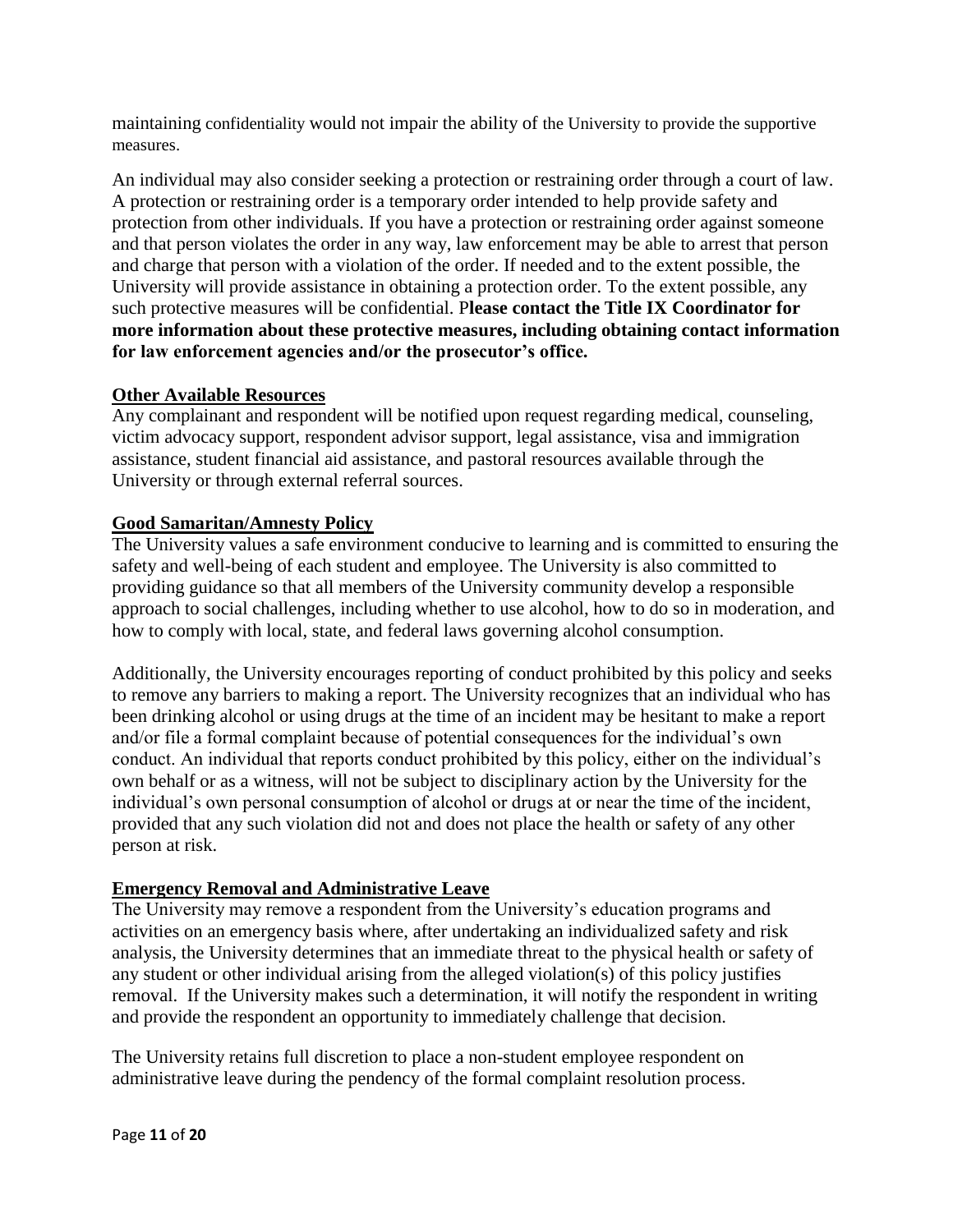# **8. FILING A FORMAL COMPLAINT**

#### **Criminal Complaints**

Criminal complaints follow criminal processes carried out by local law enforcement entities, which may include a police investigation, a referral to the Hamilton County Prosecutor's Office, and/or the criminal court system for resolution.

#### **Institutional Complaints (Formal Process)**

To proceed with seeking an investigation and adjudication of an alleged violation(s) of this policy, the complainant or (in certain limited circumstances, the Title IX Coordinator) must file a "formal" complaint.

A formal complaint is a document that is written and signed (physically, digitally, or by some other means that sufficiently identifies the author) by the complainant which alleges a violation of this policy and seeks a formal University investigation of the incident(s). The complaint should include as much detail as the complainant can recall about the incident(s) as well as any evidence the complainant believes will support the allegations in the formal complaint. A complainant may file a formal complaint with the Title IX Coordinator in person, by mail, or by email.

If an alleged victim declines to file a formal complaint, the Title IX Coordinator may file a formal complaint when the Title IX Coordinator determines that an investigation is necessary to ensure a safe, equitable, and non-hostile work and/or educational environment. A Title IX Coordinator's formal complaint must also be written and signed, but the Title IX Coordinator does not become the complainant or a party to the resolution process by virtue of filing the formal complaint. This means the alleged victim will still receive all of the same notices and be entitled to the same rights and responsibilities of a complainant/party who filed a formal complaint, discussed in this policy.

The University's investigation of a formal complaint is different and separate from a criminal complaint investigation by any law enforcement agency. An ongoing law enforcement investigation does not relieve the University of its obligation to investigate a formal complaint. In cases involving potential criminal conduct, University personnel must determine, consistent with federal, state, and local law, whether appropriate law enforcement agencies or other authorities should be notified. Conduct may constitute a violation of this policy and result in disciplinary action by the University even if a law enforcement agency and/or court of law determines that the conduct did not constitute a crime.

If the MSJ Police Department receives a report of conduct potentially in violation of this policy involving students and employees, the MSJ Police Department will notify the Title IX Coordinator.

## **Notice of Allegations and a Written Statement of Rights**

Upon receipt of any formal complaint, the Title IX Coordinator will provide both parties with a notice of allegations and a copy of this policy and/or other written statement of their rights, reporting options and resources. (A copy of the University's ["Title IX: Rights, Reporting and](https://mymount.msj.edu/ICS/icsfs/Title_IX_Pamphlet.pdf?target=9d48912f-ff83-482e-9ff5-32b6913e45fc)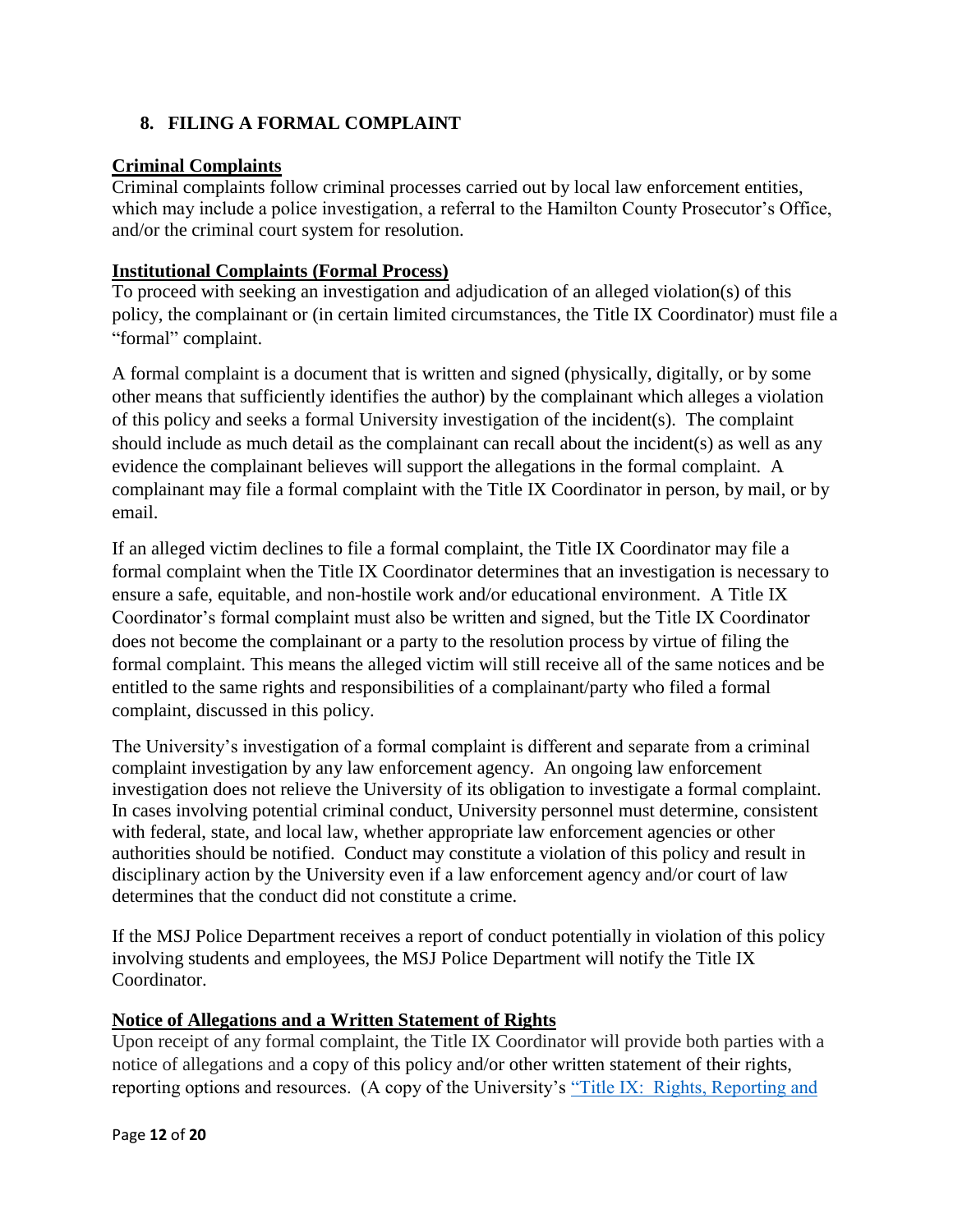[Resources"](https://mymount.msj.edu/ICS/icsfs/Title_IX_Pamphlet.pdf?target=9d48912f-ff83-482e-9ff5-32b6913e45fc) informational pamphlet is available on the University's website and can be located by searching "Title IX".) The University is required to provide the respondent with the name of the complainant and information regarding the nature of the allegations to respond to the complaint. The notice of allegations will contain a copy of the formal complaint; a copy of this policy with a specific directive to review this entire section relating to formal complaints and the resolution of such complaints; and a reminder that deliberately or knowingly providing false information to those administering this policy may result in disciplinary action, but that such a finding will not be made solely on the determination regarding responsibility. If in the course of an investigation, the University decides to investigate allegations that are not included in the original notice of allegations, the University will provide an additional or updated notice identifying the additional allegations.

Before any investigation begins, the respondent will be provided fourteen (14) days to prepare and submit a written response to the formal complaint. Any such written response will be submitted to the Title IX Coordinator and will be shared with the complainant in accordance with the procedures set forth herein

The parties have a right to have an advisor present with them throughout all stages of the University's resolution process. The party's advisor may be an attorney, but is not required to be. If a party cannot afford to retain an advisor, the University will provide an advisor for that party.

Complainants and respondents, as well as their advisors, are entitled to and will be provided an opportunity to inspect and review the same information and evidence. This includes any information, evidence, or allegation learned as a result of the Title IX Coordinator's investigation into the formal complaint.

Respondents are entitled to a presumption of non-responsibility throughout the process unless they are adjudicated through this formal complaint resolution process as responsible for a violation of this policy.

All parties will be provided written notice of the date, time, location, participants, and purpose of all hearings, investigative interviews, or other meetings in which they are invited or expected to participate, with sufficient time for the party to prepare to participate. Each party is expected to contact the Title IX Coordinator as soon as possible in the event of a scheduling conflict or other concern related to the details of these arrangements.

## **Informal Resolution of Complaints**

Page **13** of **20** In appropriate circumstances, and with the written and voluntary consent of the complainant and respondent, the Title IX Coordinator may attempt informal methods to resolve a formal complaint of an alleged policy violation without the need for additional proceedings. When informal resolution is pursued, the Title IX Coordinator will provide written notice to the complainant and respondent regarding (1) the allegations; (2) the voluntary nature of the informal resolution process and the availability of a formal investigation at all times; and (3) any consequences resulting from participating in the informal resolution process, including the records that will be maintained or could be shared. The objective of the informal process will be to resolve the complaint to the mutual satisfaction of the parties involved, if possible. If the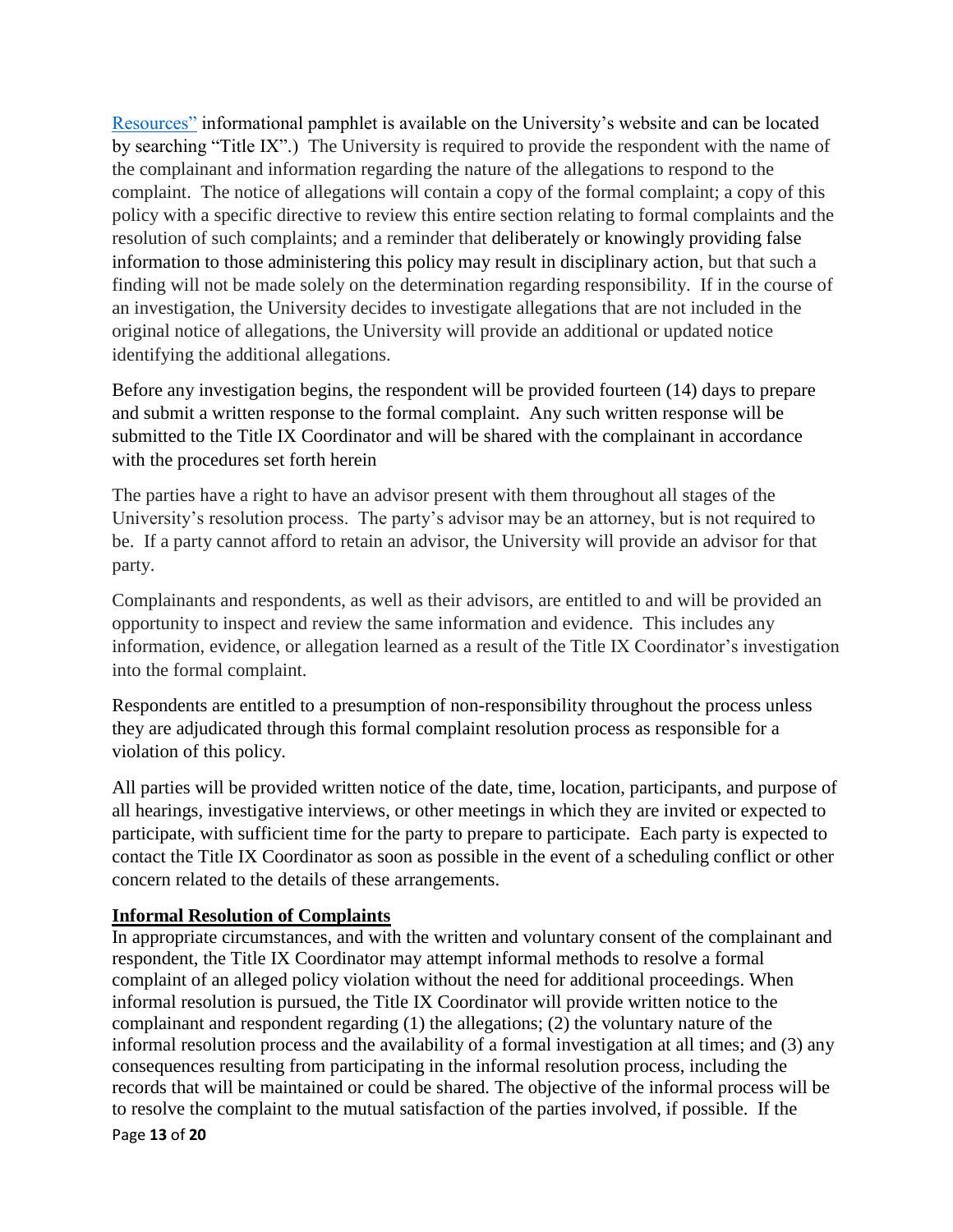informal resolution process is attempted, efforts will be made to conclude it within twenty-one (21) days of when the Title IX Coordinator issues the notice of allegations.

The informal resolution process is not available where the formal complaint alleges that an employee has engaged in conduct in violation of this policy toward a student.

## **Investigation of Complaints**

In instances where informal methods of resolution are inappropriate or declined, an investigation of the formal complaint will be conducted. At all times during this internal resolution process, the University will have the burden of proof and the burden of gathering evidence. However, the University's ability to obtain relevant information and evidence will turn on the willingness of the parties and/or witnesses to engage in the investigatory process. For example, access to medical records or other sensitive or confidential documents can often only be obtained with the person's voluntary, written consent.

Throughout the investigation, each party will have an equal opportunity to present witnesses, including fact and expert witnesses, and other inculpatory and exculpatory evidence.

No party will be restricted in the ability to discuss the allegations under investigation or to gather and present relevant evidence. Complainants and respondents, as well as their advisors, are entitled to and will be provided an opportunity to inspect and review the same information and evidence. This includes evidence directly related to the allegations that the University may not intend to rely on in determining responsibility as well as any inculpatory or exculpatory evidence whether obtained from a party or other source.

While all investigations will vary due to the individual circumstances surrounding the particular formal complaint, investigations under this policy will typically involve the following:

1. Title IX Team Assignment: Investigations are coordinated by the Title IX Coordinator. The Title IX Coordinator will assign University employees who are trained to conduct each stage of the formal complaint resolution process.

Prior to the start of a formal investigation, the Title IX Coordinator will send a written "Initial Title IX Team Assignment" to the complainant(s) and respondent(s), which will include the names of the Title IX Team Members assigned to the particular complaint and each Title IX Team Member's assigned role, as follows:

- Title IX Investigator(s) (more than one member may be assigned)
- Adjudication Hearing Panel (three members)
- Title IX Appellate Official
- Alternate (one member, in the event that any assigned Title IX Team Member becomes unavailable)

Before assigning someone to the Title IX Team, the Title IX Coordinator will assess the individual for a potential conflict of interest, bias, or prejudice. If any complainant and/or a respondent believes that any Title IX Team Member assigned to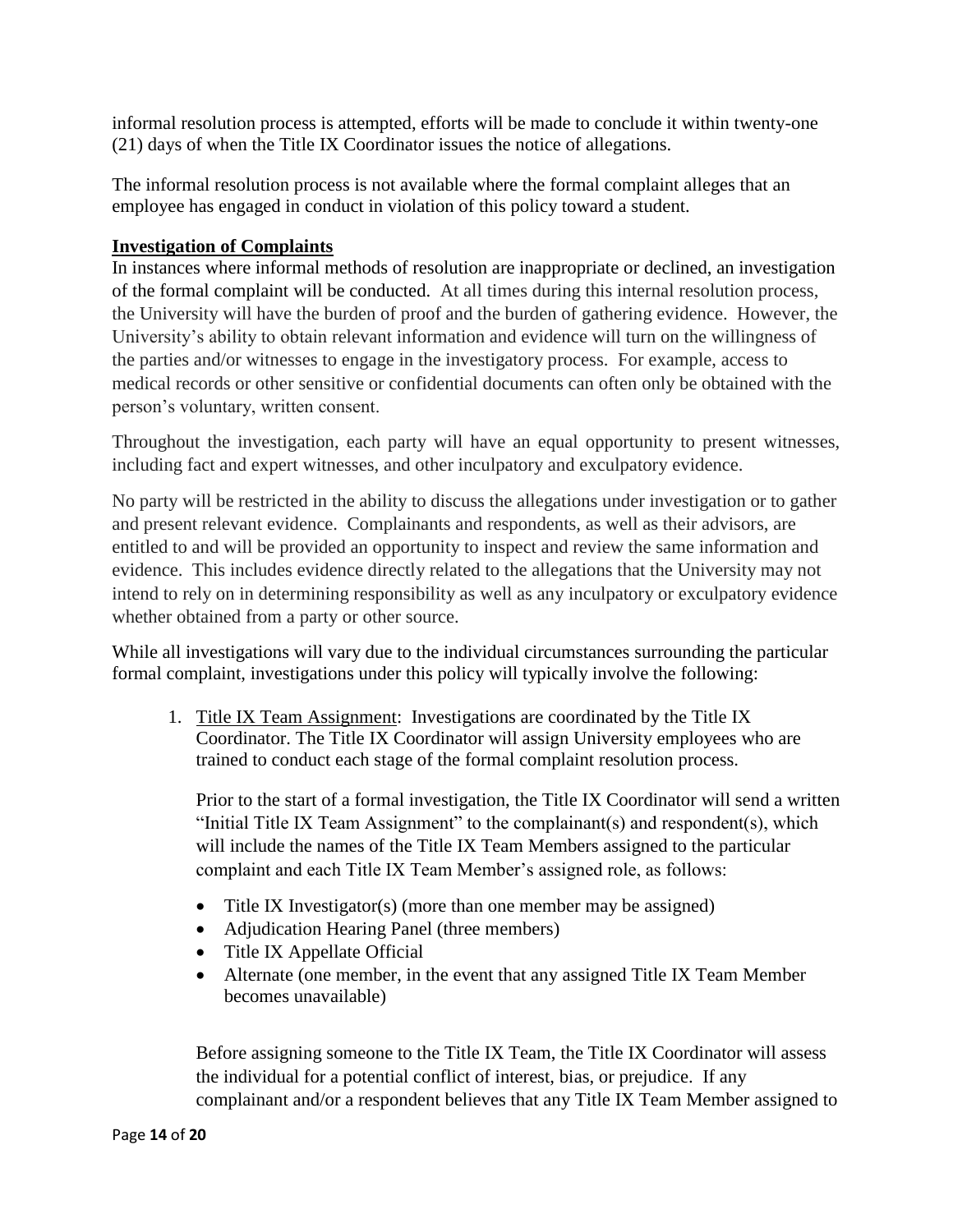the formal complaint has a conflict of interest, bias, or prejudice, the party must contact the Title IX Coordinator in writing no more than seven (7) days (excluding University holidays) of receiving the Initial Title IX Team Assignment with an explanation of the Title IX Team Member's alleged conflict of interest, bias, or prejudice (a "Conflict of Interest Notice"). In the event that the Title IX Coordinator timely receives a Conflict of Interest Notice, the Title IX Coordinator will make any substitutions the Title IX Coordinator deems appropriate.

Similarly, if an assigned Title IX Team Member believes that the particular complaint poses a conflict of interest for the individual, the Title IX Team Member will contact the Title IX Coordinator immediately and the Title IX Coordinator will make any substitutions the Title IX Coordinator deems appropriate.

After the Conflict of Interest Notice period has passed, the Title IX Coordinator will send a written "Final Title IX Team Assignment" to the complainant(s) and respondent(s).

- 2. Title IX Investigator(s) Notification: The Title IX Investigator(s) will send written notification to any complainant and the respondent that the formal investigation has commenced.
- 3. Interviews: The Title IX Investigator(s) will seek to conduct interviews of the complainant(s), the respondent(s), and any witnesses identified by those parties.
- 4. Consideration of Evidence by Title IX Investigator(s): The Title IX Investigator(s) will gather and examine relevant documents or evidence (e.g., law enforcement investigatory records, student and/or personnel files, etc.). Both the complainant and respondent will be asked to provide a list of possible witnesses as well as any written or physical evidence (e.g., text messages, social media postings, emails, photos, medical records, etc.) that they wish to be considered by the Title IX Investigator(s).
- 5. Opportunity to Respond: The parties will be given a meaningful opportunity to respond to any interviews conducted or evidence directly related to the allegations gathered prior to conclusion of the investigation. Upon execution by the party and party's advisor of a nondisclosure agreement not to disseminate any of the evidence or use it for any other purpose, the Title IX Investigator(s) will send all evidence directly related to the allegations to the parties and their advisors in either electronic or hard-copy format. The parties will have ten (10) days to inspect, review, and submit any written response to the evidence, which the Title IX Investigator(s) will consider prior to completion of the investigation.
- 6. Pre-Hearing Dismissal: If, after the investigation is concluded, the Title IX Investigator(s) determines that the conduct alleged in the formal complaint, even if proved, would not constitute a violation of this policy, did not occur within the University's education programs or activities, or did not occur within the United States, the formal complaint will be dismissed. The Title IX Coordinator will promptly send written notice of the dismissal and reason(s) therefor simultaneously to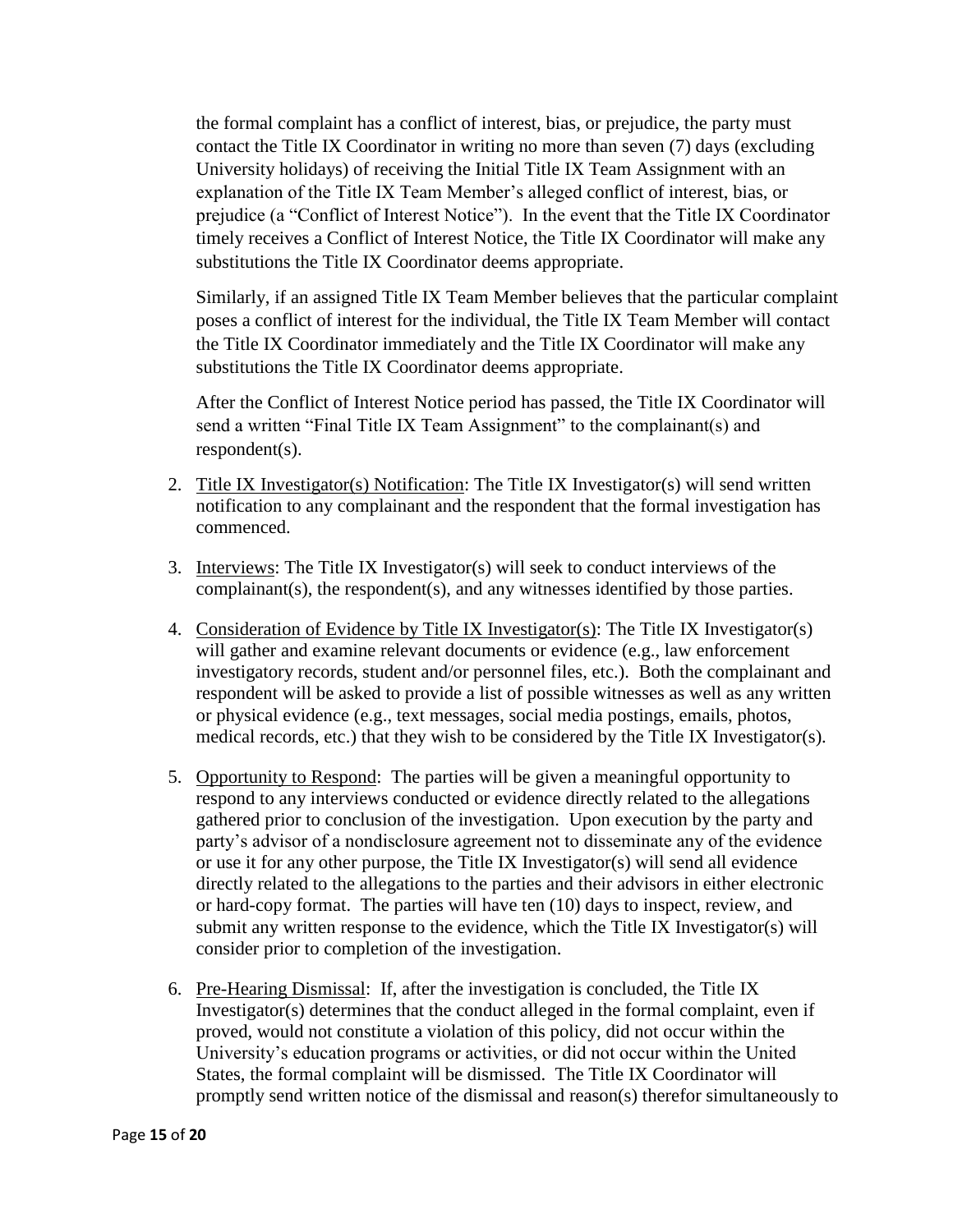the parties. Such a dismissal may be appealed in accordance with the appeal procedures set forth in a later section of this policy. (Please note that pre-hearing dismissal under this policy does not bar appropriate disciplinary action or procedures in accordance with another University policy.)

- 7. Prepare Investigation Report: If pre-hearing dismissal is not warranted, the Title IX Investigator(s) shall prepare a written Investigation Report complete with a summary of interviews, relevant documents, and next steps.
- 8. Distribute Investigation Report: The Title IX Investigator(s) shall provide any complainant and respondent with access to the Investigation Report as well as any documents or evidence gathered by the Title IX Investigator(s) that were used to prepare the Investigation Report to the parties.

Efforts will be made to complete a formal investigation within sixty (60) days of receiving the formal complaint.

## **Adjudication Hearing**

Upon receipt of the written investigation report, the Title IX Coordinator will contact all parties in writing to notify them that the three (3) previously assigned Adjudication Hearing Panel members will preside over the Adjudication Hearing, and to offer all parties the opportunity to request one (1) pre-hearing meeting with the Title IX Coordinator.

Pre-hearing meetings are not mandatory and are designed to allow the parties to ask questions regarding the Adjudication Hearing as well as to again review the Investigation Report or any documents or evidence gathered and used to prepare the Investigation Report.

After all of the requested pre-hearing meetings conclude (or after they are declined), the Title IX Coordinator will notify the parties of the date, time, and location of the Adjudication Hearing. The parties will receive at least ten (10) days' notice (excluding University holidays) of the Adjudication Hearing.

At least five (5) days (excluding University holidays) prior to the scheduled Adjudication Hearing, each party must identify in writing to the Title IX Coordinator any and all witnesses and evidence the party intends to present at the Adjudication Hearing. Unless extenuating circumstances exist as determined by the Title IX Coordinator, witnesses and evidence that were not disclosed or identified to the Title IX Investigator may not be presented at the Adjudication Hearing. The Title IX Coordinator will promptly notify each party of the other party's list of witnesses and evidence for the Adjudication Hearing.

Adjudication Hearings are live and closed to the public. The University will entertain requests for separate rooms for the Adjudication Hearing. The University will strive to accommodate concerns for personal safety, well-being, and/or confrontation among the complainant, the respondent(s) and other witnesses by using physical or technological means that still enables the Adjudication Hearing Panel and the parties simultaneously to see and hear the party or the witness answering questions.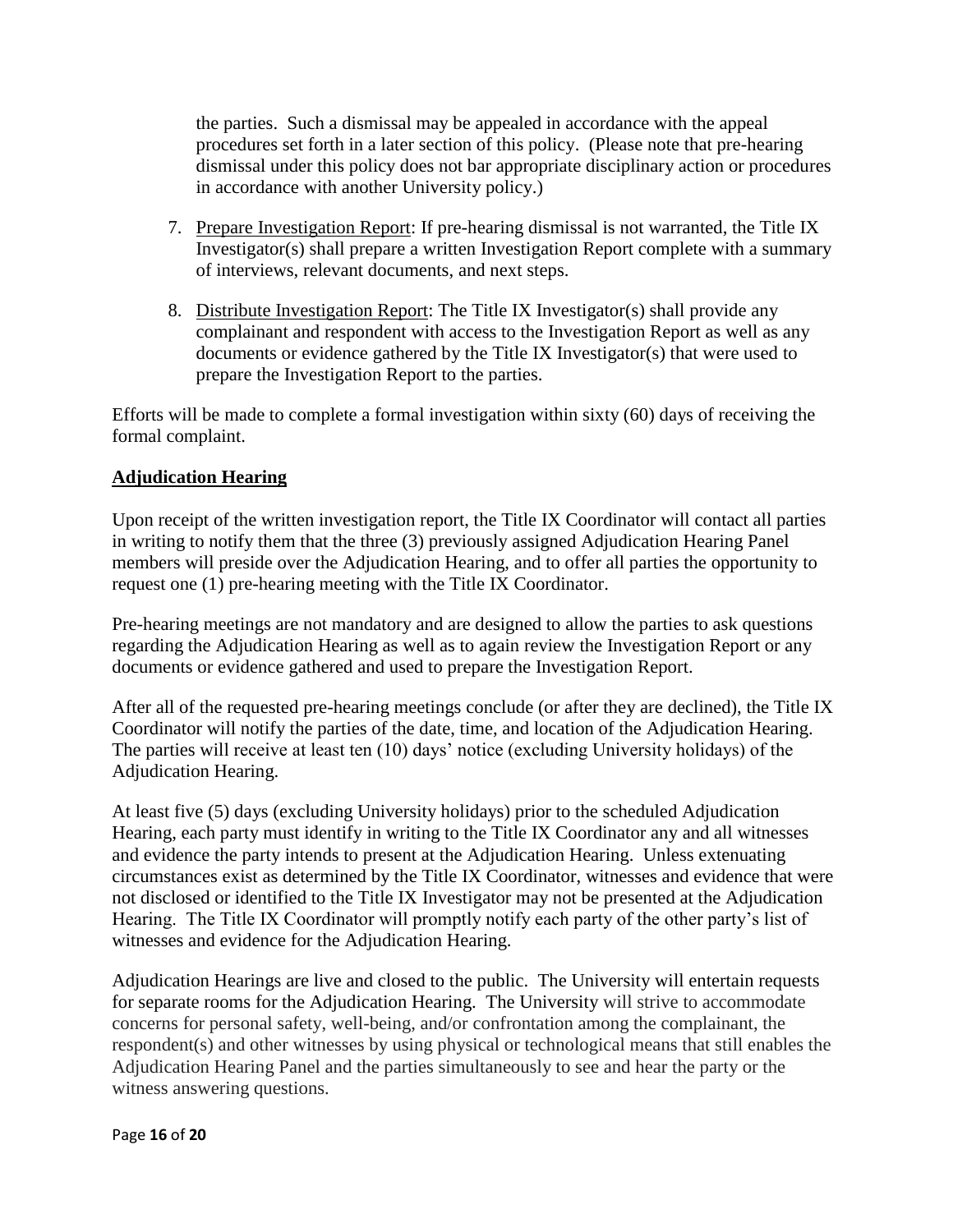Each party is permitted to have that individual's advisor present. The Title IX Investigator(s) shall be present at the hearing.

At the Adjudication Hearing, each party will be permitted to give an opening statement. Each party will then be permitted to present relevant evidence and/or witnesses (fact and expert). A party's advisor will be permitted to pose relevant questions and follow-up questions of the other party and/or the other party's witnesses. Such cross-examination will be conducted directly, orally, and in real time by the party's advisor (or a member of the panel may pose the party's questions if that party chose not to bring an advisor), and not the party personally.

All evidence gathered during the investigation will be made available to the parties for potential use during the hearing. The Adjudication Hearing Panel will objectively evaluate all relevant evidence – including both inculpatory and exculpatory evidence. Any credibility determinations made by the Hearing Panel will not be based on a person's status as a complainant, respondent, or witness.

If a party or a witness does not submit to cross-examination at the live hearing, the Adjudication Hearing Panel will not rely on any statement of that party or witness in reaching its decision. However, the Adjudication Hearing Panel will not draw an inference about the determination of responsibility based solely on a party's or witness's absence from a live hearing or refusal to answer cross-examination or other questions. Before a party or witness answers a crossexamination question, the Adjudication Hearing Panel will determine whether the question is relevant and explain any decision to exclude a question as not relevant.

Questions and evidence about the complainant's sexual predisposition or prior sexual behavior are not relevant, unless such questions and evidence about the complainant's prior sexual behavior are offered to prove that someone other than the respondent committed the conduct alleged by the complainant, or if the questions and evidence concern specific incidents of the complainant's prior sexual behavior with respect to the respondent and are offered to prove consent.

The Adjudication Hearing Panel will not require, allow, rely on, or otherwise use questions or evidence that constitute, or seek disclosure of, information protected under a legally recognized privilege, unless the person holding such privilege has waived the privilege.

To conclude the Hearing, each party will be permitted to make a closing statement.

Within seven (7) days (excluding University holidays) of the conclusion of the Adjudication Hearing, the Adjudication Hearing Panel will issue a written "Hearing Panel Decision." The Adjudication Hearing Panel will use a preponderance of the evidence (i.e., "more likely than not") standard to determine whether or not an alleged policy violation occurred. The decision need not be unanimous. Where applicable, the written Hearing Panel Decision will include identification of the allegations potentially constituting a policy violation; a description of the procedural steps taken from receipt of the formal complaint through the hearing; findings of fact and conclusions applying the policy to those facts; the rationale for the finding related to each allegation; any disciplinary sanctions on the respondent; any remedies designed to restore or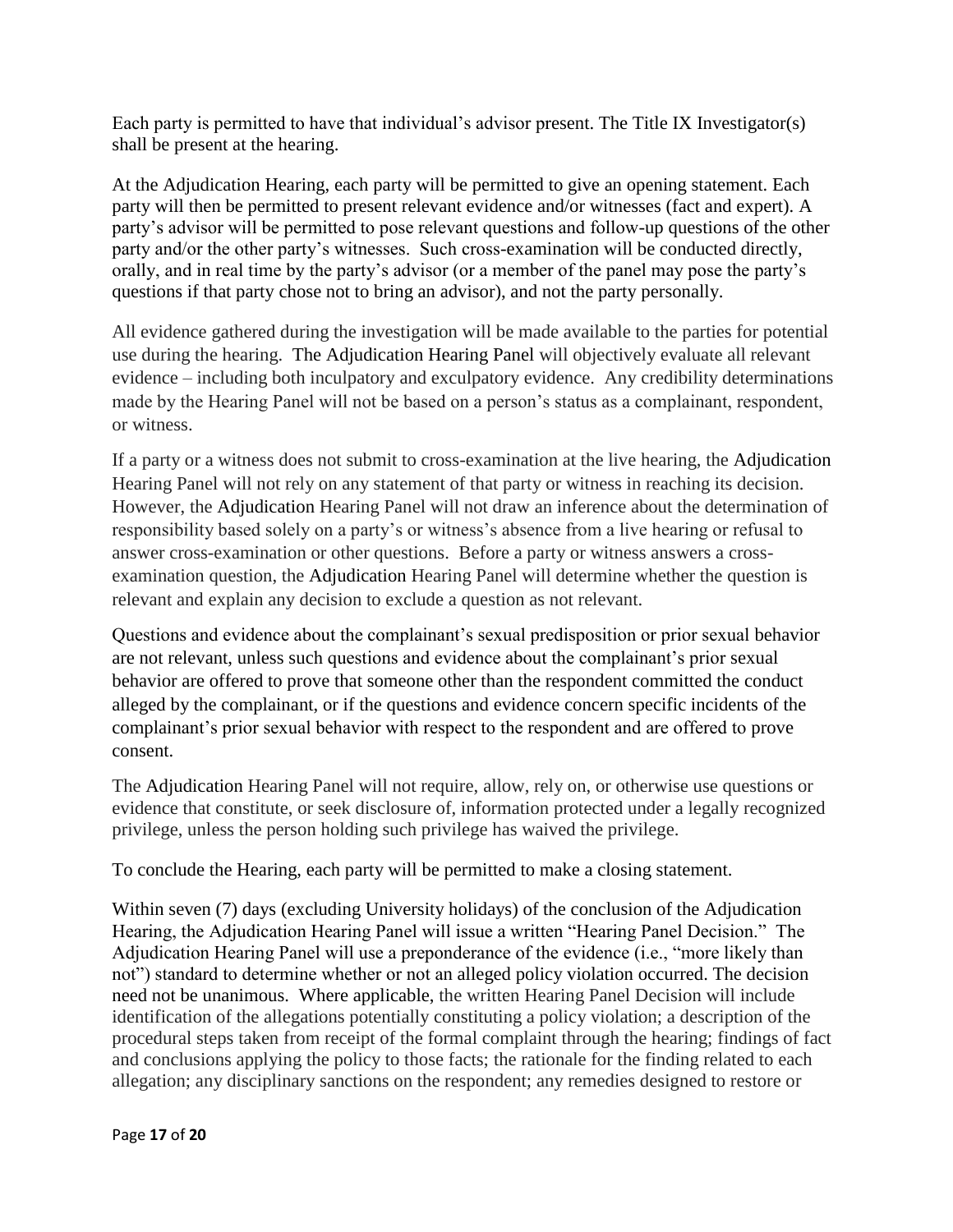preserve equal access to the University's education programs and activities to the complainant; and the permissible bases for appeal.

The Adjudication Hearing Panel may consider prior policy violations, among other things, when considering the level of discipline.

The Title IX Coordinator will promptly and simultaneously provide written notice to the parties of the Hearing Panel Decision.

A Hearing Panel Decision, including sanctions or disciplinary action, is final unless the Hearing Panel Decision is timely appealed under this policy. If an appeal is timely submitted, any sanctions or discipline will be stayed until resolution of the appeal process.

The University will record the live hearing through audio recording, audiovisual recording, or transcript, and make it available to the parties for inspection and review.

# **Appeals**

Both the Complainant and Respondent have the right to appeal a pre-Hearing dismissal and/or the Hearing Panel's Decision within seven (7) days of the written decision. Appeals must be submitted in writing to the previously assigned Title IX Appellate Official.

The only four grounds of appeal from the Hearing Panel's Decision are: (1) new evidence that was not reasonably available at the time the determination was made and that could affect the outcome of the matter;  $(2)$  procedural irregularity that affected the outcome of the matter;  $(3)$  the Title IX Coordinator, the Investigator, and/or the Hearing Panel had a conflict of interest or bias for or against Complainants or Respondents generally or the individual Complainant or Respondent that affected the outcome of the matter; and (4) the discipline/sanction is substantially disproportionate to the Hearing Panel's findings.

The only four grounds of appeal from an Investigator's Pre-Hearing Dismissal Decision are: (1) new evidence that was not reasonably available at the time the decision was made and that could affect decision; (2) procedural irregularity that affected the decision; (3) the Title IX Coordinator or the Investigator had a conflict of interest or bias for or against Complainants or Respondents generally or the individual Complainant or Respondent that affected the decision; and (4) the decision is not supported by the evidence gathered in the investigation. .

If either party timely appeals a pre-Hearing dismissal or a Hearing Panel Decision, the other party will have seven (7) days (excluding University holidays) from receipt of a copy of the appeal to submit a "Written Opposition to Appeal" to the Title IX Appellate Official. Upon receipt of the Written Opposition to Appeal or the passing of the timeframe allowed to submit a Written Opposition to Appeal, the Title IX Appellate Official will consider the appeal and will issue a "Decision on Appeal" within fourteen (14) days.

The Title IX Appellate Official has the authority to determine that appeal criteria has not been met, to affirm the decision, reverse the decision, remand the matter to an Investigator or Adjudication Hearing Panel to consider additional evidence or remedy a procedural error, or alter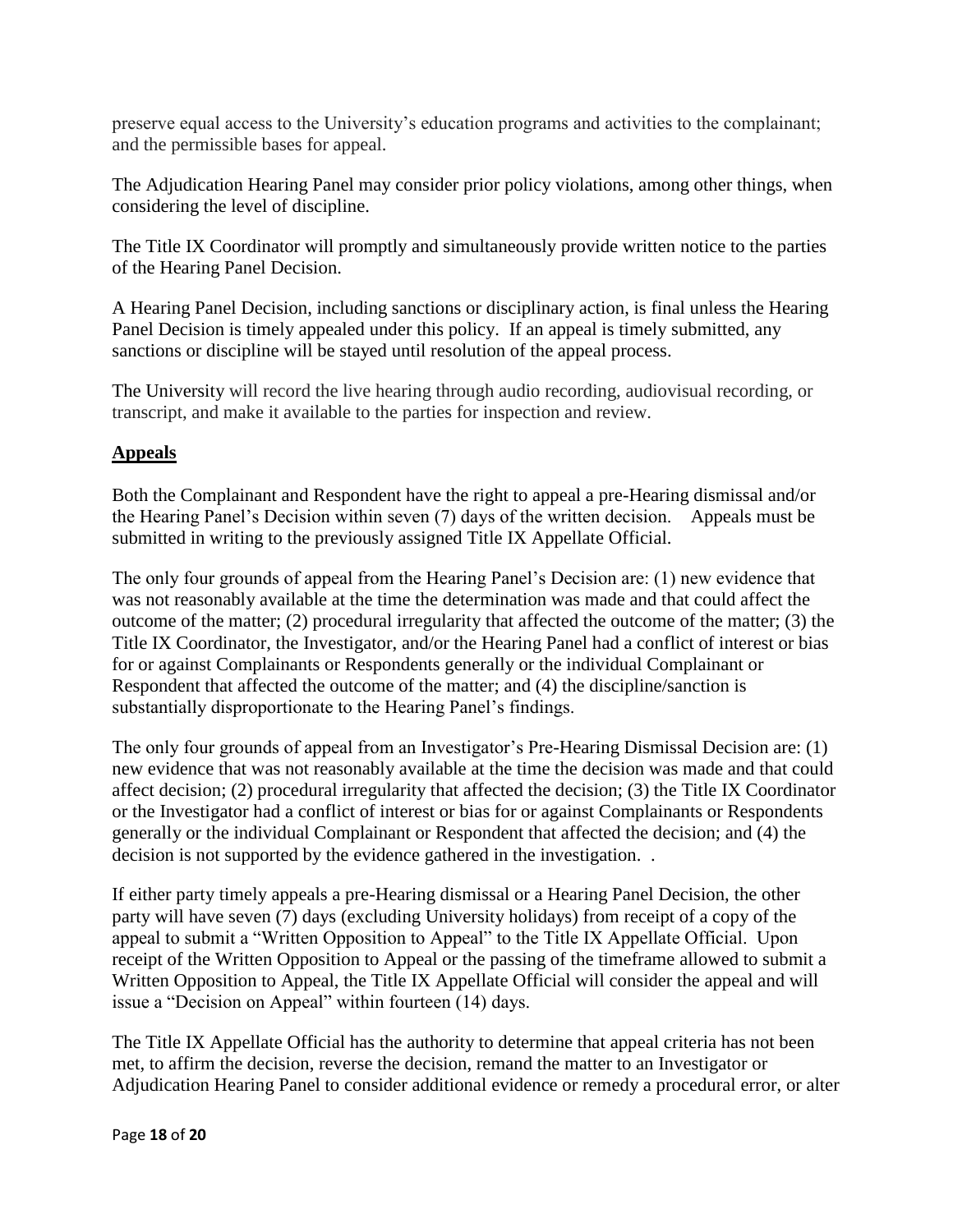the discipline/sanctions that were recommended in the Hearing Panel Decision. Any Decision on Appeal will be issued in writing to both parties and is final.

# **Timeframes**

All of the timeframes set forth in this policy related to the University's investigation or resolution processes for a formal complaint may be extended by the Title IX Coordinator (or designee) upon a showing of good cause. Any party's request for an extension of time must be submitted to the Title IX Coordinator and may be granted or denied in the Title IX Coordinator's sole discretion. Good cause may include, but is not limited to, the absence of a party, a party's advisor, or a witness; concurrent law enforcement activity; or the need for language assistance or accommodation of disabilities. All parties involved will be promptly notified of any extension and provided the reason(s) for the extension.

# **9. POSSIBLE DISCIPLINE/SANCTIONS**

If it is determined that an employee of the University has engaged in conduct in violation of this policy, the employee will be promptly disciplined, up to and potentially including termination of employment, depending on the seriousness of the offense and individual circumstances. Possible sanctions and corrective actions include, but are not limited to, discrimination or harassment education, counseling, reassignment, no contact orders, demotion, suspension, nonreappointment, and termination from employment.

If it is determined that a student has engaged in conduct in violation of this policy, the student will be promptly disciplined with penalties up to and including suspension or dismissal from the University. Other sanctions include, but are not limited to, disciplinary warning, disciplinary probation, disciplinary probation with restrictions, no contact orders, fines, restitution, notification to others, educational/work assignment/community service, counseling, loss of privileges, restricted access, room transfer, termination of housing contract, or mandatory withdrawal from University housing.

Where a student or employee has been found to have engaged in conduct in violation of this policy, the University will take appropriate steps to prevent recurrence and to correct discriminatory effects on the complainant, the campus, and others, as necessary.

# **10. KNOWINGLY PROVIDED FALSE INFORMATION**

If it is determined by the University in its sole discretion that any individual involved in an investigation of a potential violation of this policy has deliberately or knowingly provided false information to those administering this policy, the individual will be subject to discipline, up to and including termination of employment or dismissal from the University.

# **11. RIGHT TO FILE CRIMINAL COMPLAINT AND/OR WITH A GOVERNMENT AGENCY**

Nothing in this policy should be construed as impeding or prohibiting an employee or student from pursuing a criminal complaint with the appropriate internal or external law enforcement agency or in filing a complaint with the appropriate external governmental agency. Although an